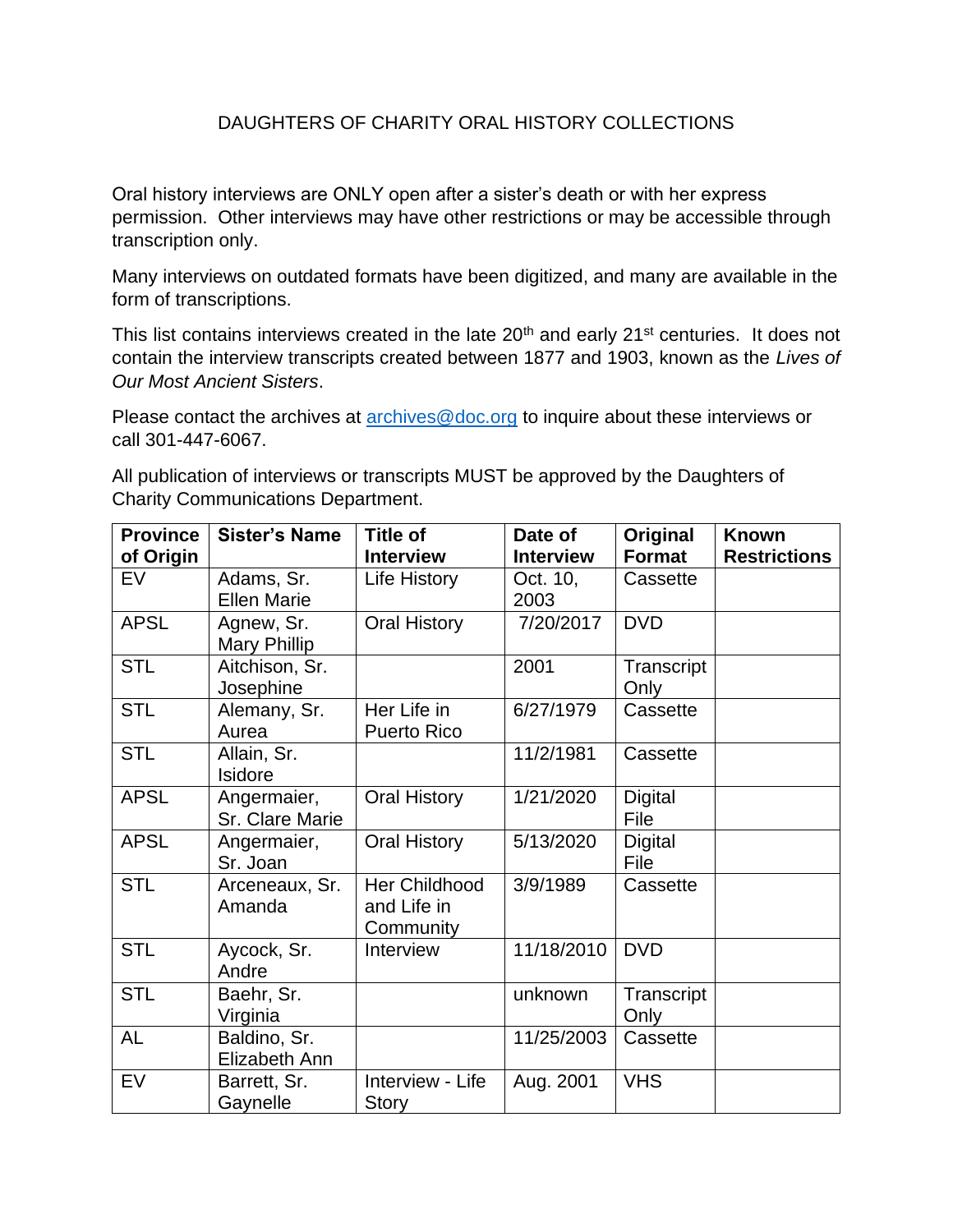| <b>APSL</b> | Barrett, Sr.<br>Joan Ann           | <b>Oral History</b>                                     | 12/13/2017                              | <b>DVD</b>         |                                                         |
|-------------|------------------------------------|---------------------------------------------------------|-----------------------------------------|--------------------|---------------------------------------------------------|
| <b>EV</b>   | Barrett, Sr.<br><b>Sherry</b>      |                                                         | <b>July 1999</b>                        | Cassette           | On-site use<br>only                                     |
| EV          | Bastnagel, Sr.<br>Gertrude         | By Sr.<br>Emmanuel<br>Bastnagel                         | July 9,<br>2008                         | Cassette           |                                                         |
| EV          | Bastnagel, Sr.<br>Gertrude         |                                                         | Sept. 4,<br>2005 &<br>April 12,<br>2007 | Cassette           |                                                         |
| <b>STL</b>  | Baustian, Sr.<br>Karen             | Childhood and<br>Life in the<br>Community (2)<br>tapes) | 7/31/1986                               | Cassette           |                                                         |
| <b>APSL</b> | Beard, Sr.<br>Mary                 | <b>Oral History</b>                                     | 8/2/2016                                | Digital<br>File    |                                                         |
| <b>EV</b>   | Benoit, Sr.<br>Mary<br>Josephine   | Life History                                            | <b>July 14,</b><br>2009                 | Cassette           |                                                         |
| <b>AL</b>   | Berry, Sr. Mary<br>Albert          | <b>Oral History</b>                                     | 08/24/2004                              | Cassette           |                                                         |
| <b>STL</b>  | Bertronneau,<br>Sr. Dorothea       | Childhood and<br>Life in the<br>Community               | 4/25/1990                               | Cassette           |                                                         |
| <b>STL</b>  | Bertschy, Sr.<br>Juliana           | Life in<br>Community                                    | 6/27/1979                               | Cassette           |                                                         |
| <b>STL</b>  | Bertschy, Sr.<br>Juliana           | <b>Mount Carmel</b><br>School, Puerto<br>Rico           | n.d.                                    | Cassette           |                                                         |
| <b>STL</b>  | Bienvenu, Sr.<br><b>Mary Alice</b> | <b>Oral History</b>                                     | 1996                                    | Transcript<br>Only |                                                         |
| <b>APSL</b> | Black, Sr. Anne                    | <b>Oral History</b>                                     | 4/25/1990                               | Digital<br>File    |                                                         |
| <b>STL</b>  | Blalock, Sr.<br>Pauline            | Life at Eagle<br>Butte, SD                              | 2/27/1985                               | Cassette           | <b>Partially lost</b><br>due to<br>recording<br>failure |
| <b>STL</b>  | Blubaugh, Sr.<br>Candida           | <b>Oral History</b>                                     | 8/16/1982                               | Cassette           |                                                         |
| EV          | Blubaugh, Sr.<br>Leona             | <b>Oral History</b>                                     | Jan. 24,<br>1988                        | Cassette           |                                                         |
| <b>STL</b>  | Bonaker, Sr.<br>Olympia            | <b>Oral History</b>                                     | 5/25/1983                               | Cassette           |                                                         |
| <b>APSL</b> | Bosle, Sr.<br>Patricia             | <b>Oral History</b>                                     | Sept. 9,<br>2019                        | Digital<br>File    |                                                         |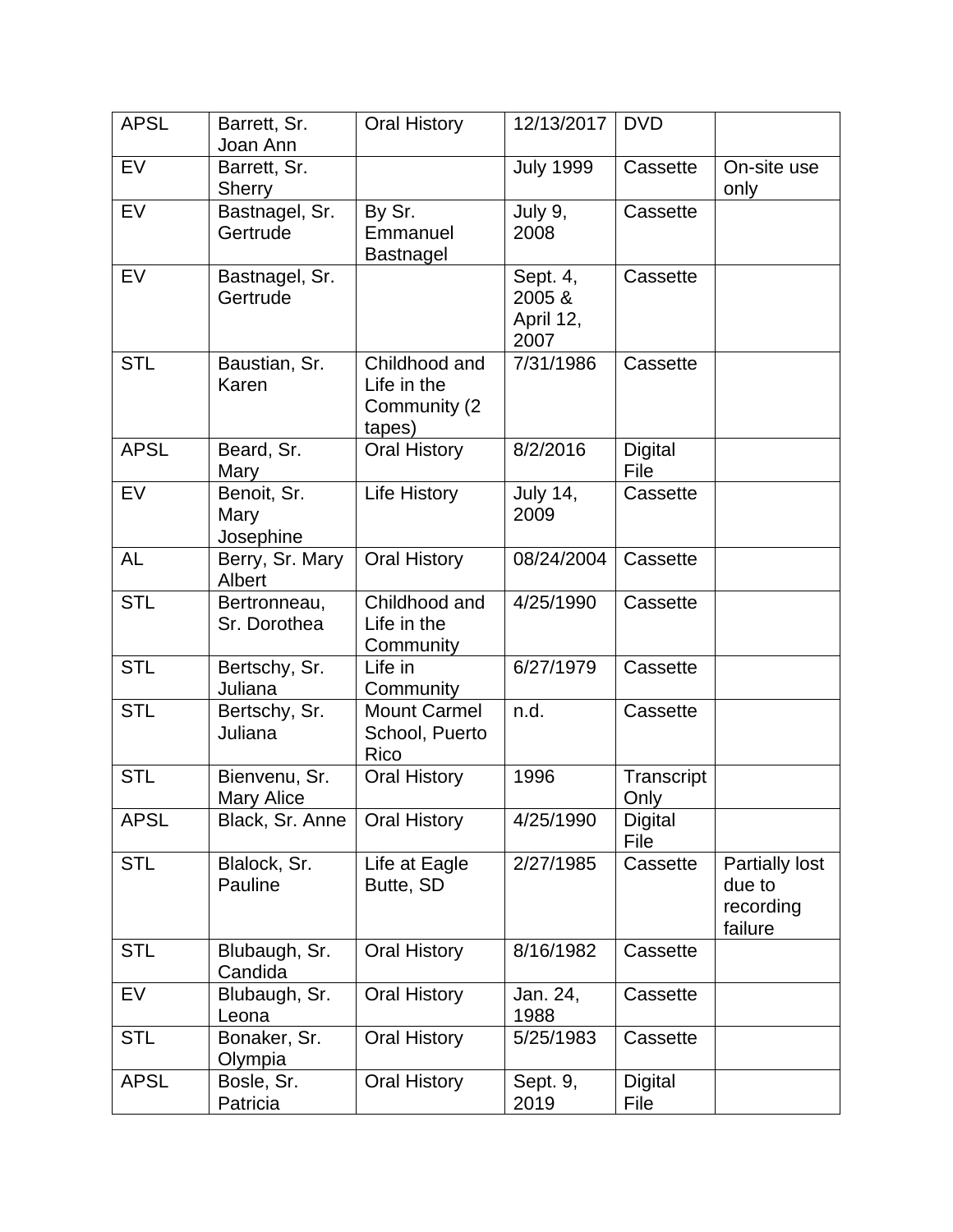| <b>EV</b>   | Boudreaux, Sr.                                               | Memoirs - SS                                                                                  | 1962-1965        | Cassette               | On-site use |
|-------------|--------------------------------------------------------------|-----------------------------------------------------------------------------------------------|------------------|------------------------|-------------|
|             | <b>Elise</b>                                                 | at DePaul<br>Hosp, St.                                                                        |                  |                        | only        |
|             |                                                              | Louis, MO                                                                                     |                  |                        |             |
| <b>STL</b>  | Boudreaux, Sr.<br>Lillian                                    | <b>Oral History</b>                                                                           | 5/25/1994        | Cassette               |             |
| <b>EV</b>   | Bourke, Sr.<br>Mary                                          | <b>Oral History</b>                                                                           |                  | Cassette               |             |
| AL          | Boyle, Sr. Mary<br>Walter                                    | <b>Oral History</b>                                                                           | 8/31/2004        | Cassette               |             |
| <b>APSL</b> | Bozel, Sr. Rita                                              | <b>Oral History</b>                                                                           | 2/2/2018         | <b>Digital</b><br>File |             |
| AL          | Brawley, Sr.<br>Mary Anne                                    | Reflections of<br><b>Sister Ann</b><br><b>William Bradley</b>                                 | Feb. 1986        | Transcript<br>Only     |             |
| AL          | Branson, Sr.<br>Serena                                       | Remarks on<br>her life by other<br>sisters at St.<br>Louise house                             | 7/8/2003         | Cassette               |             |
| <b>EV</b>   | Breidenbach,<br>Sr. Jane                                     | <b>Oral History</b>                                                                           | May 6,<br>1980   | Cassette               |             |
| <b>AL</b>   | Brennan, Sr.<br>Alicia                                       | <b>Oral History</b>                                                                           |                  | Transcript<br>Only     |             |
| <b>STL</b>  | Brennan, Sr.<br><b>Bernice</b>                               | <b>Oral History</b>                                                                           | 7/11/1999        | Cassette               |             |
| EV          | Brenner, Sr.<br>Matilda                                      | <b>Oral History</b>                                                                           | circa 1983       | Cassette               |             |
| <b>APSL</b> | Brewer, Sr.<br>Helen                                         | <b>Oral History</b>                                                                           | <b>July 2019</b> | Digital<br>File        |             |
|             | Bright, Sr.<br>Judith -- See<br>Barczykowski,<br>Sr. Anthony |                                                                                               |                  |                        |             |
| <b>STL</b>  | Brou, Sr.<br>Margaret                                        |                                                                                               | unknown          | Transcript<br>Only     |             |
| <b>STL</b>  | Brou, Sr. Zita                                               | Memories of<br>Srs. Z Brou, A.<br>Kuhn, A.<br>Nelson, P.<br>Rehm, V.<br>Brown, J.<br>Warmbold | unknown          | Cassette               |             |
| <b>APSL</b> | Brown, Sr.<br>Mary Louise                                    | Oral History                                                                                  | 5/31/2016        | <b>Digital</b><br>File |             |
| <b>STL</b>  | Brown, Sr.<br>Viola                                          | <b>Oral History</b>                                                                           | 7/19/2000        | Cassette               |             |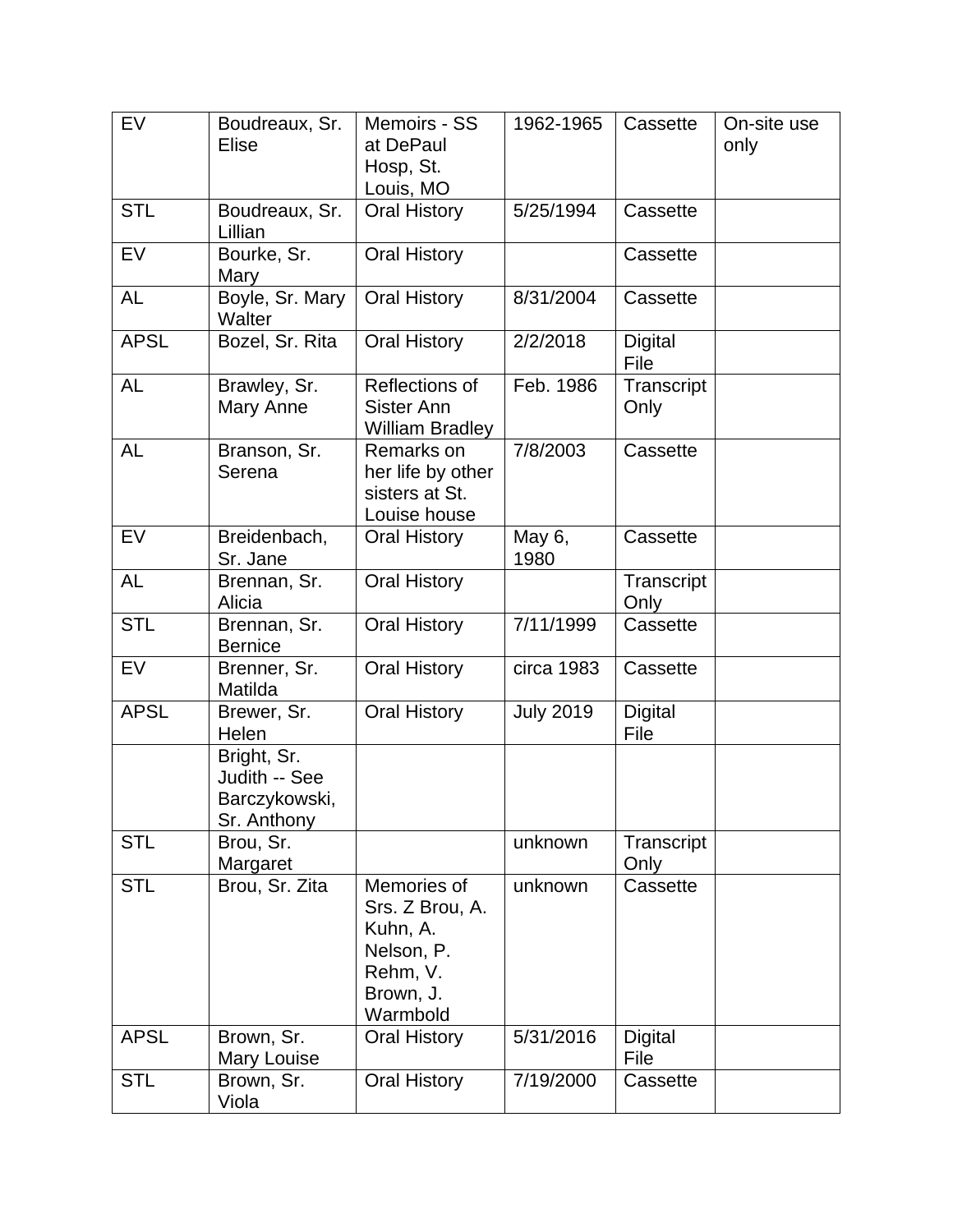| <b>STL</b>  | Bruns, Sr.<br><b>Margaret Mary</b> | Talk on her life<br>to Renewal<br>Group                       | 2/23/1977               | Cassette               |                 |
|-------------|------------------------------------|---------------------------------------------------------------|-------------------------|------------------------|-----------------|
| <b>STL</b>  | Bruns, Sr.<br><b>Margaret Mary</b> | <b>Oral History</b>                                           | 6/8/1998                | Cassette               |                 |
| <b>STL</b>  | Burch, Sr.<br>Martha Ann           | <b>Oral History</b>                                           | 11/5/1998               | Cassette               |                 |
| EV          | Burger, Sr.<br>Jane                | Interview, St.<br>Mary's Medical<br>Center,<br>Evansville, IN | unknown                 | <b>VHS</b>             |                 |
| <b>APSL</b> | Calvisi, Sr.<br>Grace              | <b>Oral History</b>                                           | 8/1/2020                | <b>Digital</b><br>File |                 |
| EV          | Carney, Sr.<br>Mary Thomas         | <b>Oral History</b>                                           | 1979                    | Cassette               |                 |
| <b>STL</b>  | Catellier, Sr.<br>Elaine           | Oral History (2<br>tapes)                                     | 8/20/1998               | Cassette               |                 |
| <b>STL</b>  | Chenevert, Sr.<br>Juanita          |                                                               | 1998                    | <b>VHS</b>             |                 |
| <b>STL</b>  | Cheramie, Sr.<br>Mildred           | <b>Oral History</b>                                           | 5/14/1998               | Cassette               |                 |
| <b>EV</b>   | Clermont, Sr.<br>Veronique         | <b>Oral History</b>                                           | <b>July 16,</b><br>1980 | Cassette               |                 |
| EV          | Coleman, Sr.<br><b>Dolores</b>     | <b>Oral History</b>                                           | April 19,<br>2007       | Cassette               |                 |
| EV          | Coleman, Sr.<br><b>Dolores</b>     | "If I am not me,<br>Lord Who<br>would I be?"                  | 6/29/1995               | <b>VHS</b>             |                 |
| EV          | Coleman, Sr.<br>Genevieve          | <b>Oral History</b>                                           | Unknown                 | Cassette               | Tape<br>Damaged |
| <b>APSL</b> | Collazo, Sr.<br>Mary Raphael       | <b>Oral History</b>                                           | 7/16/2015               | Digital<br>File        |                 |
| AL          | Combs, Sr.<br>Mary Paul            | <b>Oral History</b>                                           | 9/28/2005               | Cassette               |                 |
| <b>STL</b>  | Comstock, Sr.<br>Mathilde          | <b>Oral History</b>                                           | 8/26/1982               | Cassette               |                 |
| <b>STL</b>  | Comstock, Sr.<br>Mathilde          | Message for<br>Anniversary -<br>Kansas City,<br><b>MO</b>     | 8/21/1989               | <b>VHS</b>             |                 |
| <b>EV</b>   | Conley, Sr.<br>Mary Joseph         | <b>Oral History</b>                                           | Jan. 5,<br>1979         | Cassette               |                 |
| <b>STL</b>  | Connolly, Sr.<br>Columba           | <b>Oral History</b>                                           | 8/30/1983               | Cassette               |                 |
| <b>STL</b>  | Connolly, Sr.<br>Josephine         | <b>Oral History</b>                                           | 12/8/1983               | Cassette               |                 |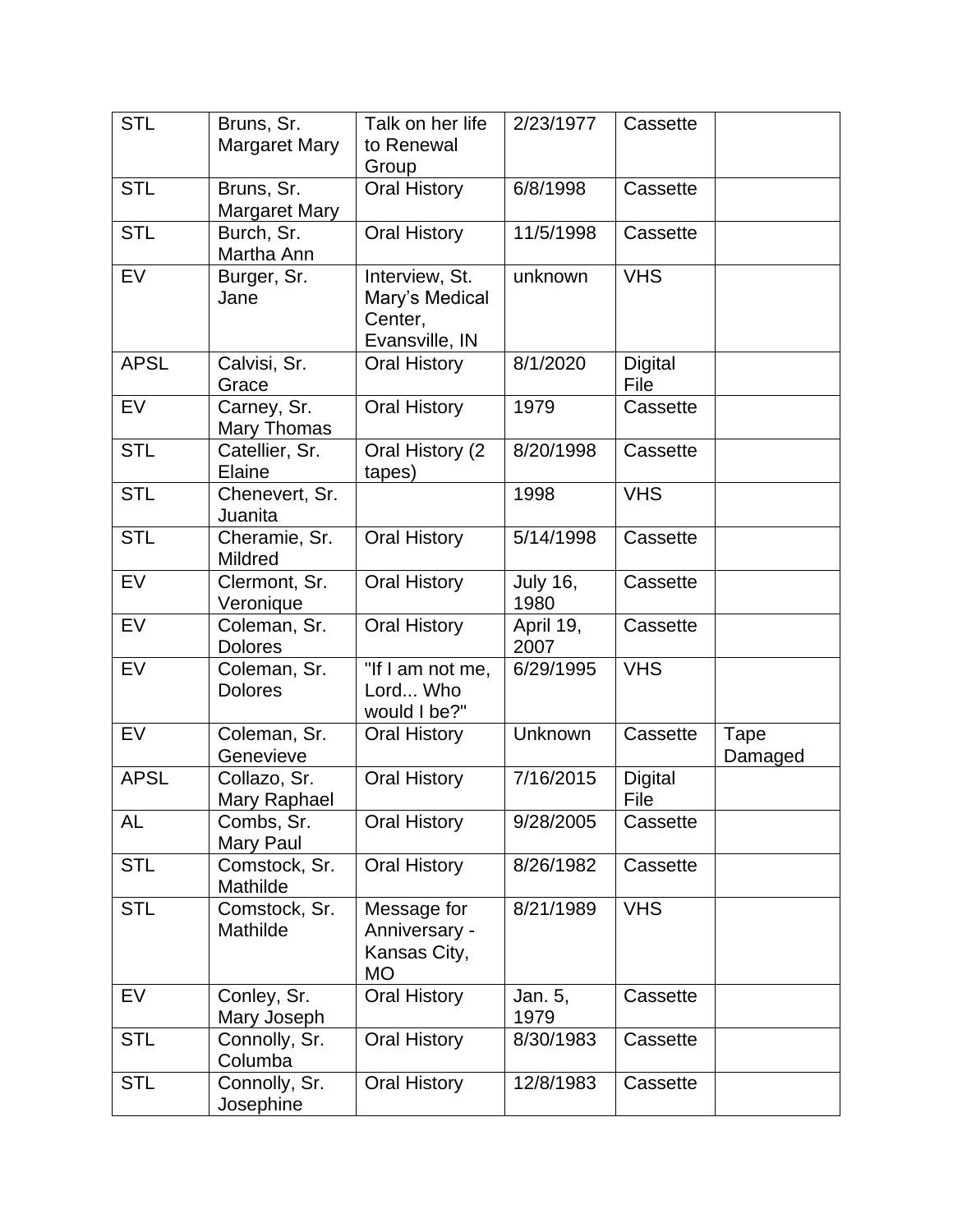| <b>STL</b>  | Connolly, Sr.<br>Josephine                            | Oral History -<br>Conducted by<br><b>Willie Mae</b><br>Moore Activity            | 5/19/1986             | Cassette               | On-site Use<br>Only                     |
|-------------|-------------------------------------------------------|----------------------------------------------------------------------------------|-----------------------|------------------------|-----------------------------------------|
| <b>STL</b>  | Connors, Sr.<br>Ruth                                  | <b>Oral History</b>                                                              | 8/26/1983             | Cassette               |                                         |
| <b>STL</b>  | Conroy, Sr.<br>Mathilde                               | <b>Oral History</b>                                                              | 5/19/1986             | Cassette               | Interview<br>portion only<br>accessible |
| <b>APSL</b> | Costello, Sr.<br><b>Mary Patrick</b>                  | <b>Oral History</b>                                                              | 6/22/2015             | Digital<br>File        |                                         |
| <b>APSL</b> | Costigan, Sr.<br>Rosemary                             | <b>Oral History</b>                                                              | 2/27/2020             | Digital<br>File        |                                         |
| EM          | Crumlish, Sr.<br>John Mary                            | 6 Tapes                                                                          | 9/3/1992              | Cassette               |                                         |
| <b>STL</b>  | Cummins, Sr.<br>Roberta                               | Oral History (4<br>tapes) - Golden<br>Jubilee                                    | 19977<br>1999         | Cassette               |                                         |
| <b>STL</b>  | Curry, Sr.<br>Carmel                                  | Childhood in<br>California and<br>Life in<br>Community -<br>ministry in<br>Japan | 3/21/1990             | Cassette               |                                         |
| <b>EV</b>   | Curtis, Sr.<br>Adelaide &<br>Finerty, Sr.<br>Patricia | <b>Oral History</b>                                                              | May 2003              | Cassette               |                                         |
| EV          | Cuscurida, Sr.<br>Jo Ann                              | <b>Oral History</b>                                                              | May 14,<br>2009       | Cassette               |                                         |
| <b>STL</b>  | Cutter, Sr. Julie                                     | <b>Oral History</b>                                                              | 5-9-1998              | Cassette               |                                         |
| <b>EV</b>   | Dahinden, Sr.<br>Constance                            | <b>Oral History</b>                                                              |                       | Cassette               |                                         |
| <b>EM</b>   | Daly, Sr. Rosa                                        | Her visit to the<br><b>White House</b>                                           | 7/7/2005              | Cassette               |                                         |
| <b>APSL</b> | Davis, Sr.<br>Eileen                                  | <b>Oral History</b>                                                              | 3/8/2017              | <b>Digital</b><br>File |                                         |
| EV          | Declarence, Sr.<br>Cephas                             | <b>Oral History</b>                                                              | Nov. 2078             | Cassette               |                                         |
| <b>APSL</b> | Delahunt, Sr.<br>Maureen                              | <b>Oral History</b>                                                              | April 14-<br>15, 2015 | Digital<br>File        |                                         |
| <b>APSL</b> | Delahunt, Sr.<br>Virginia                             | Oral History                                                                     | 1/28/2015             | <b>DVD</b>             |                                         |
| EV          | Diaz, Sr.<br><b>Esther</b>                            | Oral History (3)<br>tapes)                                                       | April 18,<br>1996     | Cassette               |                                         |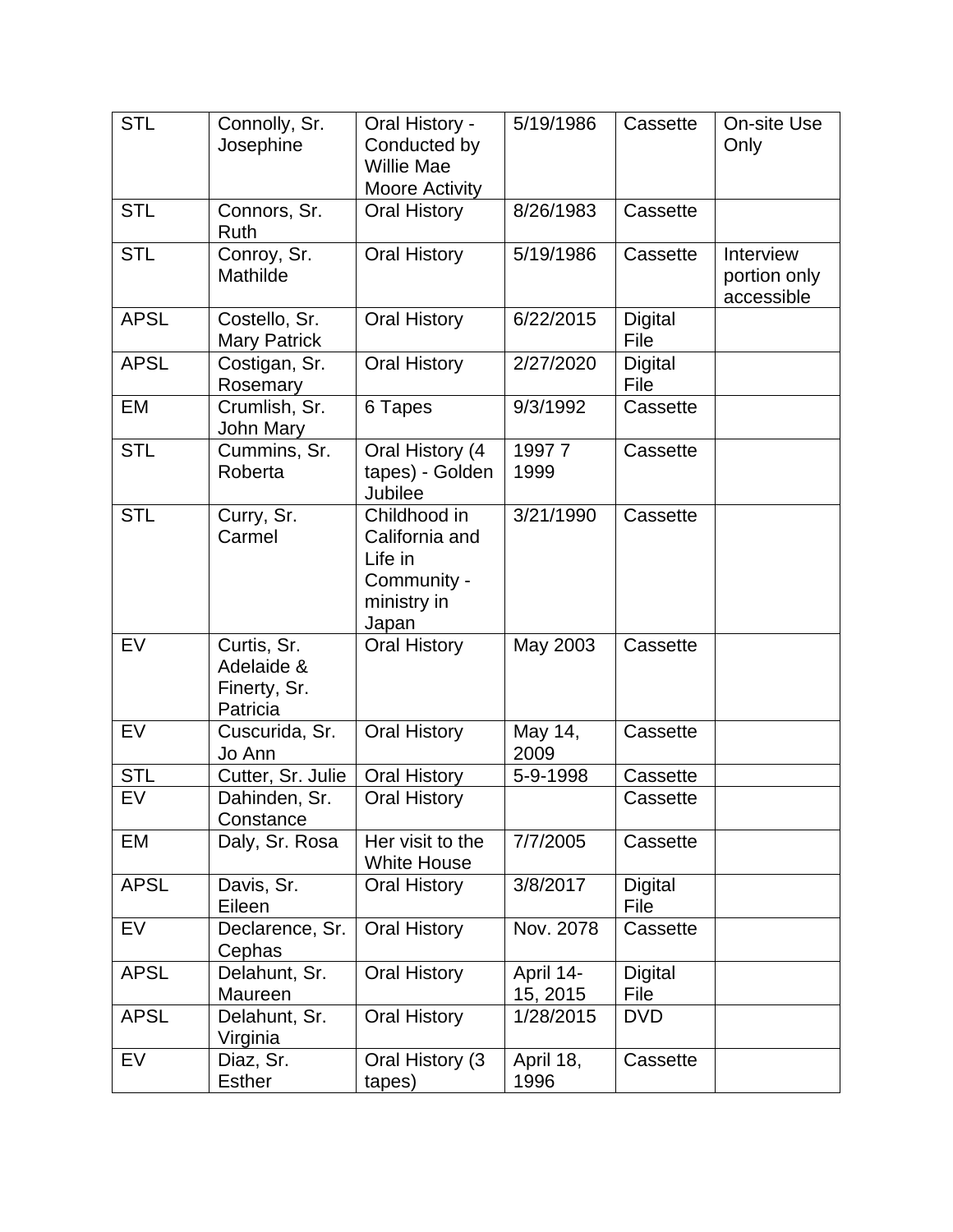| EV          | Diaz, Sr.<br><b>Esther</b>                                | Biography                                                             | 1999                                     | <b>DVD</b>             |  |
|-------------|-----------------------------------------------------------|-----------------------------------------------------------------------|------------------------------------------|------------------------|--|
| <b>EV</b>   | Diaz, Sr.<br><b>Esther</b>                                | <b>Oral History</b>                                                   | 08/01/2001                               | <b>DVD</b>             |  |
| <b>APSL</b> | Digenan, Sr.<br>Mary Anne                                 | <b>Oral History</b>                                                   | <b>July 24 &amp;</b><br>Sept. 4,<br>2014 | <b>DVD</b>             |  |
| EV          | Digenan, Sr.<br>Rosalie                                   | Oral History -<br><b>Her Missions</b>                                 | 02/25/2011                               | Cassette               |  |
| <b>APSL</b> | DiNardo, Sr.<br>Rita Joyce                                | Oral History                                                          | 06/12/2014                               | <b>DVD</b>             |  |
| <b>APSL</b> | DiNardo, Sr.<br>Rita Joyce                                | <b>Oral History</b>                                                   | 1998                                     | <b>DVD</b>             |  |
| <b>STL</b>  | Dingman, Sr.<br><b>Barbara</b>                            |                                                                       | 07/10/2014                               | VHS-C                  |  |
| <b>APSL</b> | Dingman, Sr.<br><b>Barbara</b>                            | <b>Oral History</b>                                                   | 07/23/2010                               | <b>DVD</b>             |  |
| <b>AL</b>   | Dodd, Sr.<br><b>Helen Edward</b>                          | Oral History -<br>Childhood and<br><b>Community Life</b>              | 5/27/1983                                | Cassette               |  |
| <b>STL</b>  | Dodd, Sr.<br>Miriam                                       | Childhood and<br><b>Community Life</b>                                | 3/26/2019                                | Cassette               |  |
| <b>APSL</b> | Donnelly, Sr.<br><b>Arthur Marie</b>                      | <b>Oral History</b>                                                   | 7/7/2020                                 | <b>Digital</b><br>File |  |
| <b>APSL</b> | Donoghue, Sr.<br>Eileen                                   | <b>Oral History</b>                                                   | 7/7/2020                                 | <b>Digital</b><br>File |  |
| <b>AL</b>   | Donohoe, Sr.<br>Alicia                                    | <b>Oral History</b>                                                   | 2/27/2011                                | Transcript<br>Only     |  |
| <b>EV</b>   | Dubuisson, Sr.<br>Anita                                   | <b>Oral History</b>                                                   | May 7,<br>1996                           | Cassette               |  |
| EV          | Duffey, Sr.<br>Catherine &<br>Neuhoff, Sr.<br>Angela      | <b>Oral History</b>                                                   | Unknown                                  | Cassette               |  |
| EV          | Duffey, Sr.<br>Catherine &<br>Mautemps, Sr.<br>Mary Carol | <b>Oral History</b>                                                   |                                          | Cassette               |  |
| <b>STL</b>  | Dunker, Sr.<br><b>Mildred</b>                             | Beginnings of<br>Marillac<br>Provincial<br>House and her<br>Childhood | 2/1/1984                                 | Cassette               |  |
| <b>STL</b>  | Dunker, Sr.<br>Mildred                                    |                                                                       | 9/17/1998                                | <b>VHS</b>             |  |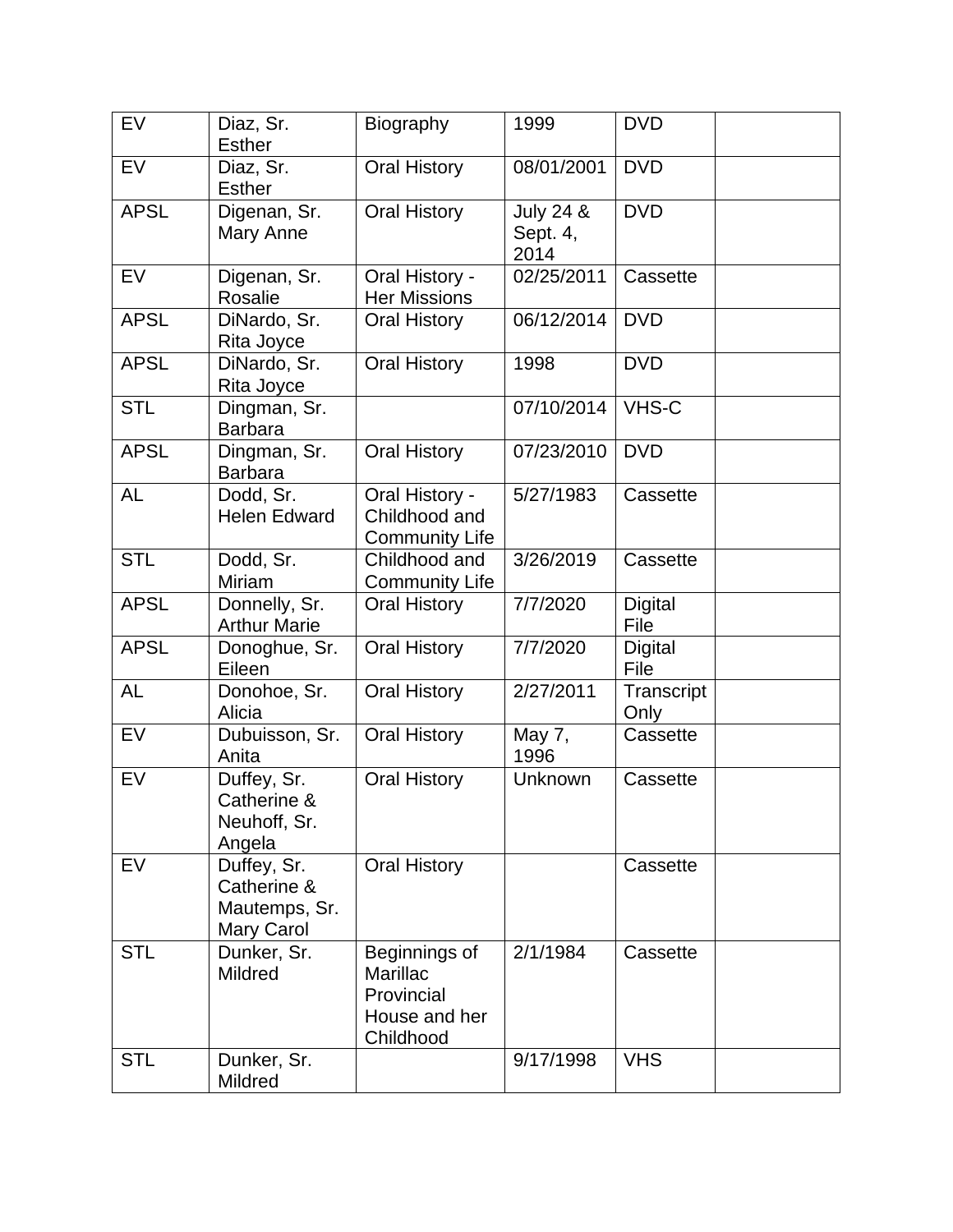| <b>STL</b>  | Dunn, Sr. Mary<br>Catherine                               | "Women's<br>Build" - Worked<br>as a volunteer<br>for Women's<br>Build. Video<br>produced by<br>the School | 2001       | <b>VHS</b>             |  |
|-------------|-----------------------------------------------------------|-----------------------------------------------------------------------------------------------------------|------------|------------------------|--|
|             |                                                           | <b>Sisters of Notre</b><br>Dame                                                                           |            |                        |  |
| <b>STL</b>  | Dwyer, Sr.<br><b>Dolores</b>                              | <b>Oral History</b>                                                                                       | 4/20/1989  | Cassette               |  |
| <b>APSL</b> | Eby, Sr. Mary<br>Carroll                                  | <b>Oral History</b>                                                                                       | 6/7/2021   | <b>Digital</b><br>File |  |
| EM          | Edelen, Sr.<br>Mary Helen                                 |                                                                                                           | Unknown    | <b>VHS-C</b>           |  |
| <b>AL</b>   | Eichhorn, Sr.<br><b>Frances</b>                           | <b>Oral History</b>                                                                                       | 4/26/2005  | Cassette               |  |
| <b>APSL</b> | Elder, Sr. Pat                                            | Oral History                                                                                              | 11/28/2016 | <b>DVD</b>             |  |
| <b>APSL</b> | Elko, Sr. Mary                                            | <b>Oral History</b>                                                                                       | 4/12/2015  | Digital<br>File        |  |
| <b>APSL</b> | England, Sr.<br>Rosalind                                  | <b>Oral History</b>                                                                                       | 10/30/2017 | <b>DVD</b>             |  |
| <b>STL</b>  | Feahafer, Sr.<br>Jane                                     | Childhood and<br><b>Community Life</b>                                                                    | 6/4/1982   | Cassette               |  |
| <b>STL</b>  | Feltz, Sr.<br>Dorothy                                     | Oral History (2<br>tapes)                                                                                 | 9/11/1992  | Cassette               |  |
| <b>STL</b>  | Feltz, Sr.<br>Laurentia                                   | Childhood and<br><b>Community Life</b>                                                                    | 8/25/1993  | Cassette               |  |
| <b>STL</b>  | Feltz, Sr.<br>Philomena                                   | "Endowed<br>Lectureship in<br>Bioethics" -<br>Part 1 & 2                                                  | 11/24/1986 | <b>VHS</b>             |  |
| <b>STL</b>  | Feltz, Sr.<br>Philomena                                   | Childhood and<br><b>Community Life</b>                                                                    | 7/5/1995   | Cassette               |  |
| EV          | Finerty, Sr.<br>Patricia                                  | <b>Oral History</b>                                                                                       | 05/16/2003 | Transcript<br>Only     |  |
| EV          | Finerty, Sr.<br>Patricia - See<br>Curtis, Sr.<br>Adelaide |                                                                                                           |            |                        |  |
| <b>STL</b>  | Fischer, Sr.<br>Catherine                                 | Childhood and<br><b>Community Life</b>                                                                    | 5/18/1994  | Cassette               |  |
| <b>APSL</b> | Fitzgerald, Sr.<br>Catherine                              | <b>Oral History</b>                                                                                       | 3/21/2016  | Digital<br>File        |  |
| EM          | Fitzsimmons,<br>Sr. Loretta                               |                                                                                                           | Unknown    | Cassette               |  |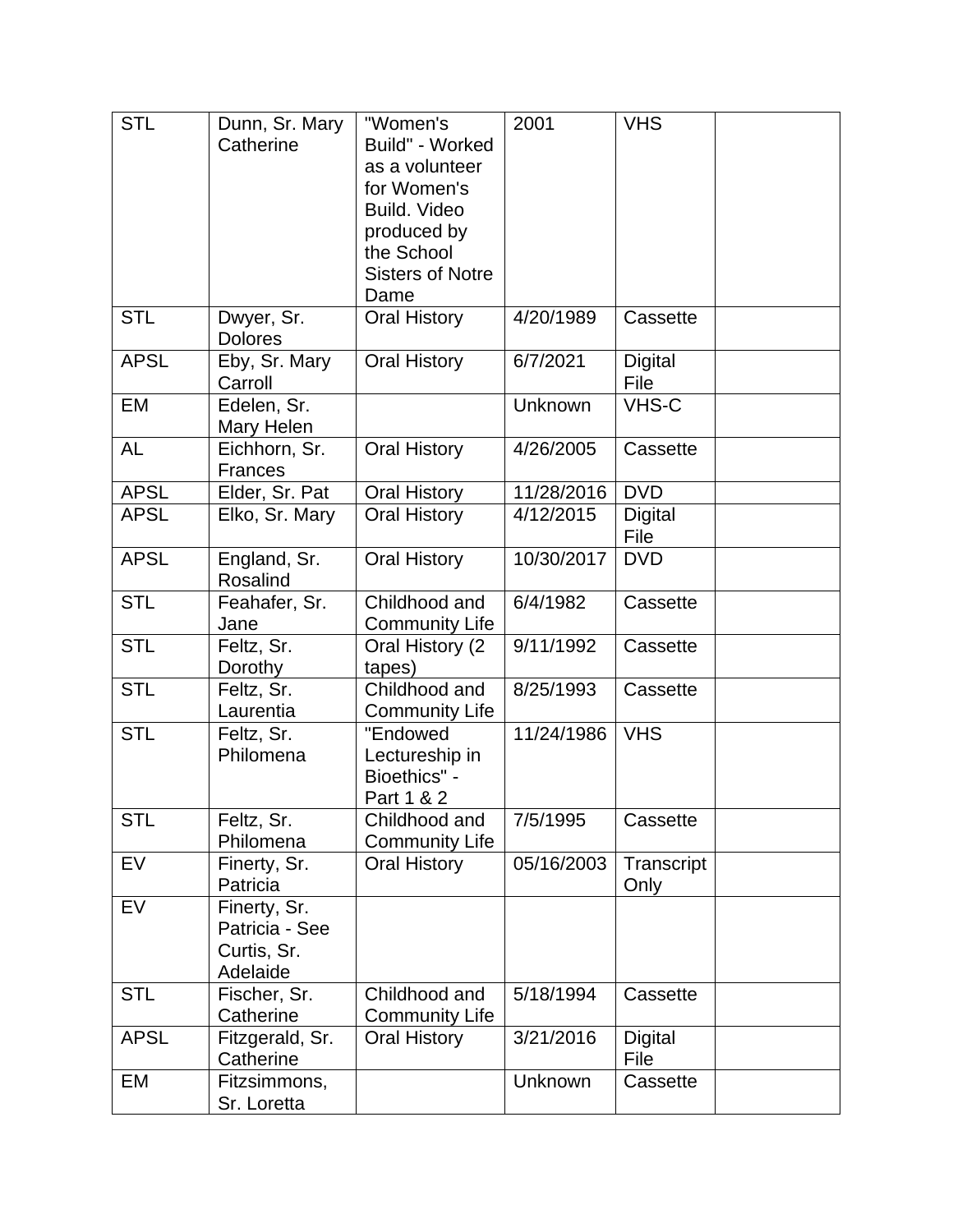| <b>AL</b>   | Flavin, Sr.                     | <b>Oral History</b>                                           | 8/29/2003  | Transcript             |                                                                                               |
|-------------|---------------------------------|---------------------------------------------------------------|------------|------------------------|-----------------------------------------------------------------------------------------------|
|             | Sylvia                          |                                                               |            | Only                   |                                                                                               |
| <b>EM</b>   | Flinton, Sr.                    | Community                                                     | Unknown    | Cassette               |                                                                                               |
|             | Margaret                        | Project                                                       |            |                        |                                                                                               |
| EV          | Forest, Sr.                     | <b>Oral History</b>                                           | Unknown    | Cassette               |                                                                                               |
|             | Mary Antonia                    |                                                               |            |                        |                                                                                               |
|             | Fou, Sr. Mary                   | <b>Oral History</b>                                           | 8/17/1989  | Cassette               | Those<br>outside of<br>the<br>community<br>must receive<br>approval<br>from the<br>Provincial |
| <b>STL</b>  | Garvey, Sr.<br>Rosalie          | Childhood and<br><b>Community Life</b>                        | 6/2/1982   | Cassette               |                                                                                               |
| <b>AL</b>   | Genter, Sr.<br>Loretta          | <b>Oral History</b>                                           | 8/29/2004  | Transcript<br>Only     |                                                                                               |
| <b>APSL</b> | Gentile, Sr.<br><b>Nannette</b> | <b>Oral History</b>                                           | 7/1/2019   | <b>Digital</b><br>File |                                                                                               |
| <b>STL</b>  | Gentile, Sr.<br><b>Nannette</b> | Talks with<br>Senior Sisters -<br>St. Elizabeth,<br>Bould, AR | n.d.       | Digital<br>File        |                                                                                               |
| <b>STL</b>  | Gettemeier, Sr.<br>Loretto      |                                                               | 1998       | <b>VHS</b>             |                                                                                               |
| <b>APSL</b> | Gilbart, Sr.<br>Mary            | <b>Oral History</b>                                           | 8/14/2021  | Digital<br>File        |                                                                                               |
| <b>STL</b>  | Girault, Sr.<br><b>Dolores</b>  | <b>Oral History</b>                                           | 10/14/1981 | Cassette               |                                                                                               |
| <b>STL</b>  | Gleason, Sr.<br>Carmelita       | Childhood and<br><b>Community Life</b>                        | 4/20/1993  | Cassette               |                                                                                               |
| <b>APSL</b> | Gleason, Sr.<br>Hilda           | <b>Oral History</b>                                           | 51/2015    | Digital<br>File        |                                                                                               |
| EM          | Gleason, Sr.<br>Hilda           | <b>Oral History</b>                                           | 9/11/2006  | Cassette               |                                                                                               |
| <b>APSL</b> | Gnerro, Sr.<br>Maria            | <b>Oral History</b>                                           | 7/29/2020  | Digital<br>File        |                                                                                               |
| <b>STL</b>  | Goette, Sr.<br><b>Beata</b>     | Childhood and<br><b>Community Life</b>                        | 8/16/1986  | Cassette               |                                                                                               |
| <b>STL</b>  | Goette, Sr.<br><b>Beata</b>     | <b>Oral History</b><br>(updated)                              | 8/16/1986  | Cassette               |                                                                                               |
| <b>APSL</b> | Goldsborough,<br>Sr. Sandra     | <b>Oral History</b>                                           | 2/20/1998  | Digital<br>File        |                                                                                               |
| EV          | Golson, Sr.<br>Almeda           | Oral History (2)<br>tapes)                                    | 5/22/2009  | Cassette               |                                                                                               |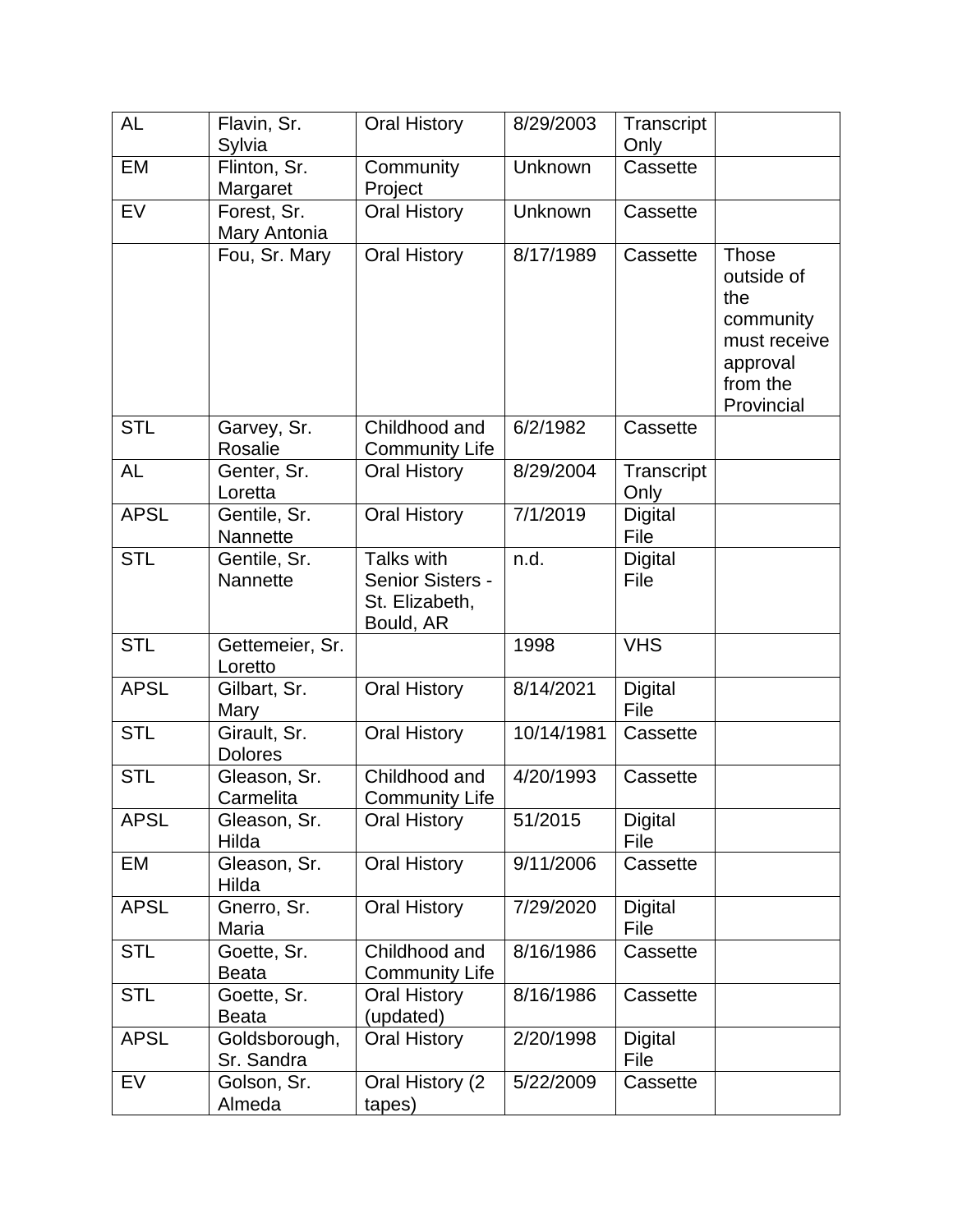| <b>AL</b>   | Goodrich, Sr.<br>Anna Marie                                                                             | <b>Oral History</b>                                 | 11/18/2003       | Transcript<br>Only |  |
|-------------|---------------------------------------------------------------------------------------------------------|-----------------------------------------------------|------------------|--------------------|--|
| <b>APSL</b> | Grabinski, Sr.<br>Marillac                                                                              | <b>Oral History</b>                                 | 07/30/2013       | <b>DVD</b>         |  |
| EV          | Gresko, Sr.<br><b>Theresa Marie</b>                                                                     | <b>Oral History</b>                                 | 03/31/2010       | Cassette           |  |
| <b>STL</b>  | Grimley, Sr.<br>Kathleen                                                                                | Childhood and<br><b>Community Life</b><br>(2 tapes) | 11/16/1988       | Cassette           |  |
| <b>STL</b>  | Grimsely, Sr.<br>Lawrence                                                                               | Oral History (2<br>tapes)                           | 06/30/1998       | Cassette           |  |
| <b>STL</b>  | Grzenia, Sr.<br>Josephine                                                                               | Childhood and<br><b>Community Life</b>              | 4/26/1990        | Cassette           |  |
| <b>STL</b>  | Guyot, Sr.<br>Henrietta                                                                                 | Childhood and<br><b>Community Life</b>              | 2/7/1994         | Cassette           |  |
| <b>STL</b>  | Hajduk, Sr.<br>Antoinette                                                                               | <b>Oral History</b>                                 | 8/29/1990        | Cassette           |  |
|             | Hamilton, Sr.<br><b>Bridget -- See</b><br>Kelly, Sr.<br>Juliana                                         |                                                     |                  |                    |  |
| <b>STL</b>  | Hamilton, Sr.<br>Jane                                                                                   |                                                     | 1998             | <b>VHS</b>         |  |
| EV          | Haskins, Sr.<br>Sharon                                                                                  | "Community<br>Living - Unity of<br>Life"            | 03/30/1984       | <b>VHS</b>         |  |
| <b>STL</b>  | Hastings, Sr.<br>Isabel                                                                                 |                                                     | 6/8/1979         | Cassette           |  |
| <b>STL</b>  | Heberly, Sr.<br>Petronella;<br>Reilly, Sr.<br>Loretto;<br>Spaulding, Sr.<br>Sylvia; and Sr.<br>Florence | <b>Memories</b>                                     | unknown          | Cassette           |  |
| <b>EV</b>   | Heenan, Sr.<br>Teresita                                                                                 | <b>Oral History</b>                                 | April 8,<br>2005 | Cassette           |  |
| <b>STL</b>  | Heintz, Sr.<br>Mary Bernard<br>and Petrasek,<br>Sr. Mary<br>Teresa                                      | Childhood and<br><b>Community Life</b>              | 5/29/1979        | Cassette           |  |
| EV          | Hellmann, Sr.<br><b>Shirley</b>                                                                         | <b>Oral History</b>                                 | Oct. 31,<br>1996 | Cassette           |  |
| <b>STL</b>  | Henry, Sr.<br><b>Teresa Marie</b>                                                                       | Oral History                                        | 3/19/1998        | Cassette           |  |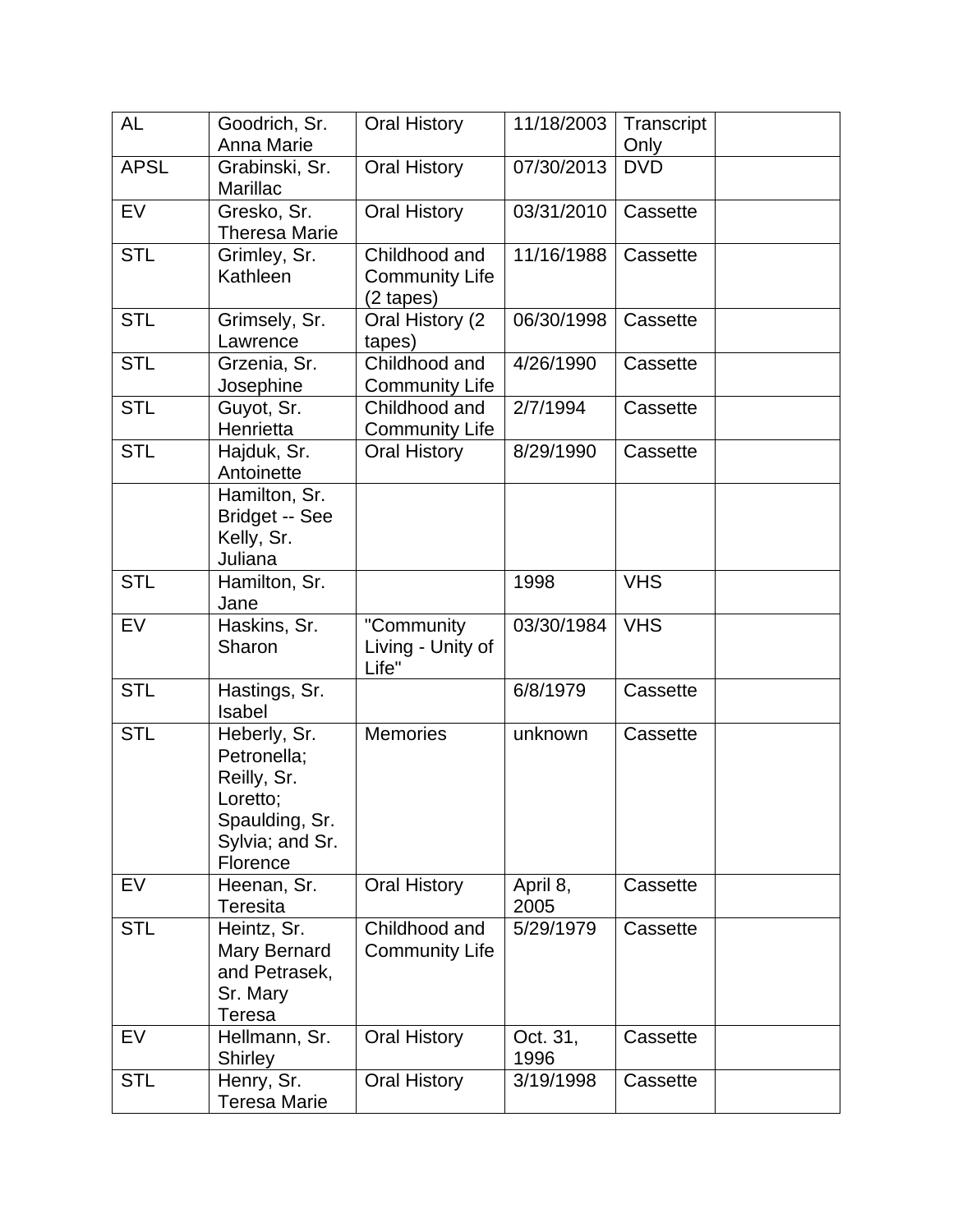| <b>APSL</b> | Henschke, Sr.<br><b>Rose Marie</b>                             | <b>Oral History</b>                                                                                                       | 1/15/2019                                     | Digital<br>File    |                                                                                                     |
|-------------|----------------------------------------------------------------|---------------------------------------------------------------------------------------------------------------------------|-----------------------------------------------|--------------------|-----------------------------------------------------------------------------------------------------|
| <b>AL</b>   | Hensberry, Sr.<br>Ellen                                        | <b>Oral History</b>                                                                                                       | 8/24/2004                                     | Cassette           |                                                                                                     |
| <b>AL</b>   | Hill, Sr.<br>Dorothy Marie                                     | <b>Oral History</b>                                                                                                       | 8/26/2003                                     | Cassette           |                                                                                                     |
| EV          | Hite, Sr.<br>Rebecca                                           | <b>Oral History</b>                                                                                                       | Feb. 2008                                     | Transcript<br>Only |                                                                                                     |
| <b>AL</b>   | Hoag, Sr.<br>Loretta                                           | "The Life<br>Exhibit" - Paul<br>VI Institute for<br>the Arts                                                              | 1987-1988                                     | <b>VHS</b>         | Potential<br>copyright<br>questions -<br>available on-<br>site only<br>pending<br>further<br>review |
| <b>APSL</b> | Hoeller, Sr.<br><b>Mary Louise</b>                             | <b>Oral History</b>                                                                                                       | 08/24/2015                                    | <b>DVD</b>         |                                                                                                     |
| <b>STL</b>  | Hoffman, Sr.<br>Elizabeth                                      | Childhood and<br><b>Community Life</b>                                                                                    | 1/10/1990                                     | Cassette           |                                                                                                     |
| EV          | Hoppe, Sr.<br>Catherine &<br>Martin, Sr.<br>Mary Therese       | <b>Oral History</b>                                                                                                       | Sept. 17,<br>2004                             | Cassette           |                                                                                                     |
|             | Hoppe, Sr.<br>Catherine --<br>See<br>Scheessele,<br>Sr. Louise |                                                                                                                           |                                               |                    |                                                                                                     |
| <b>STL</b>  | Hudak, Sr.<br>Stephanie                                        | Childhood and<br><b>Community Life</b>                                                                                    | 6/8/1994                                      | Cassette           |                                                                                                     |
| EV          | Hughes, Sr.<br>Ann Elizabeth                                   | <b>Oral History</b>                                                                                                       | Undated-<br>dates on<br>tape are<br>incorrect | Cassette           |                                                                                                     |
| EM          | Hughes, Sr.<br>Margaret                                        |                                                                                                                           | 12/28/1976                                    | Cassette           |                                                                                                     |
| <b>APSL</b> | Hughes, Sr.<br>Mary Clare                                      | History of the<br>habit change -<br>also covers<br>move into St.<br>Joseph's<br>Provincial<br>House,<br>Emmitsburg,<br>MD | 6/25/2014                                     | <b>DVD</b>         |                                                                                                     |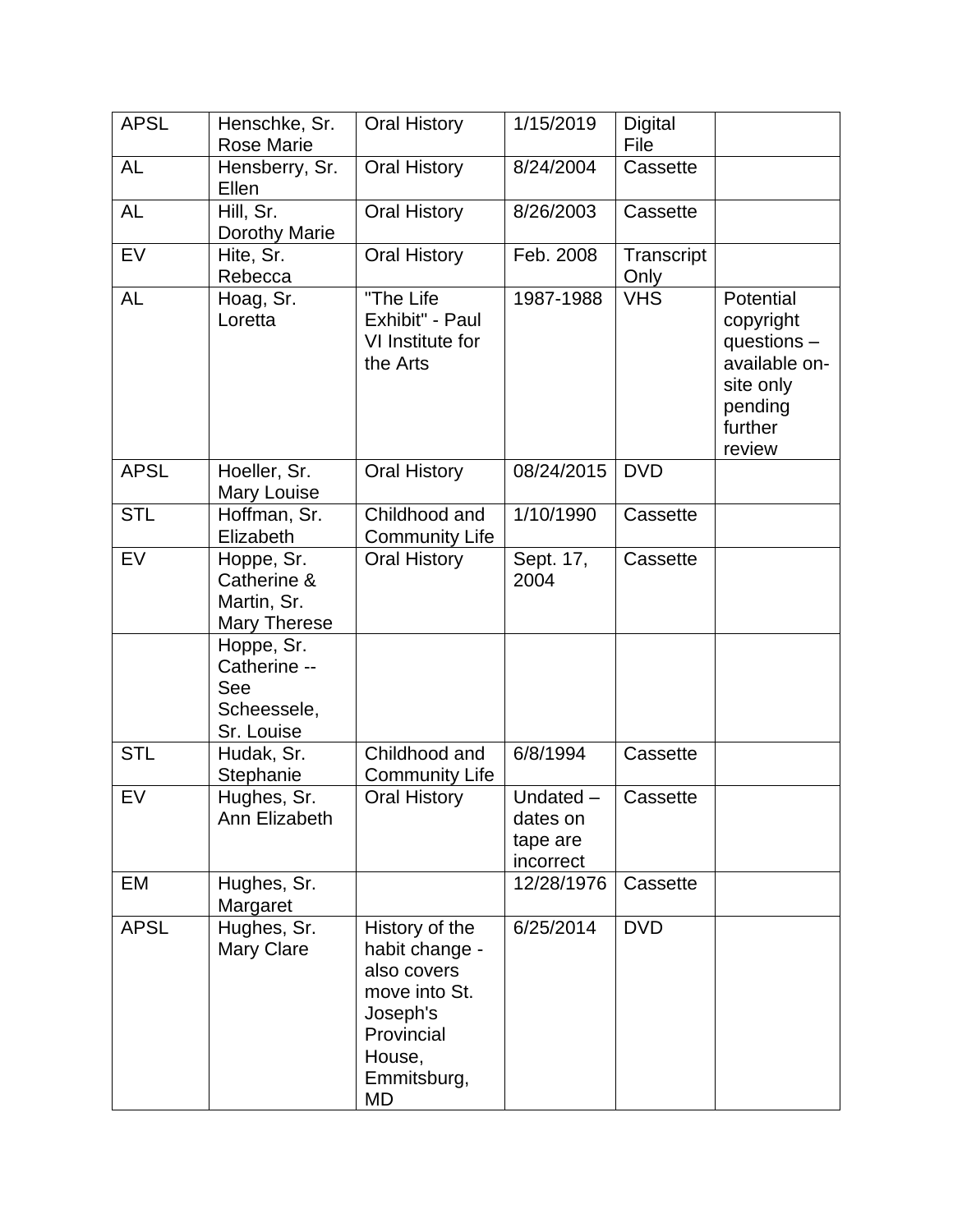| <b>APSL</b> | Hughes, Sr.<br><b>Mary Clare</b>                           | <b>Oral History</b>                      | 6/27/2019               | Digital<br>File        |                                                                                                      |
|-------------|------------------------------------------------------------|------------------------------------------|-------------------------|------------------------|------------------------------------------------------------------------------------------------------|
|             | Hummel, Sr.<br>Constance                                   | Apostolic Work<br>in Korea &<br>Japan    | 3/13/1989               | Cassette               |                                                                                                      |
| <b>STL</b>  | Huntzinger, Sr.<br>Georgiana                               | Childhood and<br><b>Community Life</b>   | 3/16/1989               | Cassette               |                                                                                                      |
| <b>STL</b>  | Huntzinger, Sr.<br>Georgiana                               | <b>Senior Sisters</b><br><b>Memories</b> | 10/9/1998               | Cassette               |                                                                                                      |
| AL          | Igoe, Sr.<br>Madeleine                                     | <b>Oral History</b>                      | 8/25/2003               | Cassette               |                                                                                                      |
| <b>EV</b>   | Jeffery, Sr.<br><b>Mercedes</b>                            | <b>Oral History</b>                      | <b>July 14,</b><br>1979 | Cassette               |                                                                                                      |
| <b>APSL</b> | Jordan, Sr.<br>Elaine                                      | <b>Oral History</b>                      | 06/23/2021              | <b>Digital</b><br>File |                                                                                                      |
| <b>EV</b>   | Jorewicz, Sr.<br><b>Mary Louise</b>                        | <b>Oral History</b>                      | Oct. 17,<br>1996        | Cassette               |                                                                                                      |
| <b>APSL</b> | Junkin, Sr.<br>Mary                                        | <b>Oral History</b>                      | 03/26/2014              | <b>DVD</b>             |                                                                                                      |
| EV          | Kearney, Sr.<br>Mary Loretto                               | <b>Oral History</b>                      | May 31,<br>1996         | Cassette               |                                                                                                      |
| <b>APSL</b> | Keating, Sr.<br>Joan                                       | <b>Oral History</b>                      | 2/2/2016                | <b>Digital</b><br>File | Access to<br>Transcript<br>Only                                                                      |
| <b>APSL</b> | Kelly, Sr. Ann<br>Adele                                    | Oral History                             | 5/24/2019               | <b>Digital</b><br>File |                                                                                                      |
| <b>STL</b>  | Kelly, Sr.<br>Frances                                      | <b>Oral History</b>                      | 4/6/1982                | Cassette               |                                                                                                      |
| EV          | Kelly, Sr.<br>Juliana &<br>Hamilton, Sr.<br><b>Bridget</b> | <b>Oral History</b>                      | May 2003                | Cassette               |                                                                                                      |
| AL          | Kelly, Sr.<br>Margaret John                                | <b>Oral History</b>                      | 11/13/2010              | Transcript<br>Only     |                                                                                                      |
| <b>STL</b>  | Kelly, Sr. Marie                                           | Childhood and<br><b>Community Life</b>   | 8/11/1986               | Cassette               |                                                                                                      |
| <b>STL</b>  | Kelly, Sr. Rita<br>May                                     | Sending on<br>Mission to<br>China        | 7/29/1998               | Cassette               | <b>Those</b><br>outside of<br>the<br>community<br>must receive<br>approval<br>from the<br>Provincial |
| <b>STL</b>  | Kennedy, Sr.<br>Laboure                                    | Oral History (2)<br>tapes)               | 4/5/1998                | Cassette               |                                                                                                      |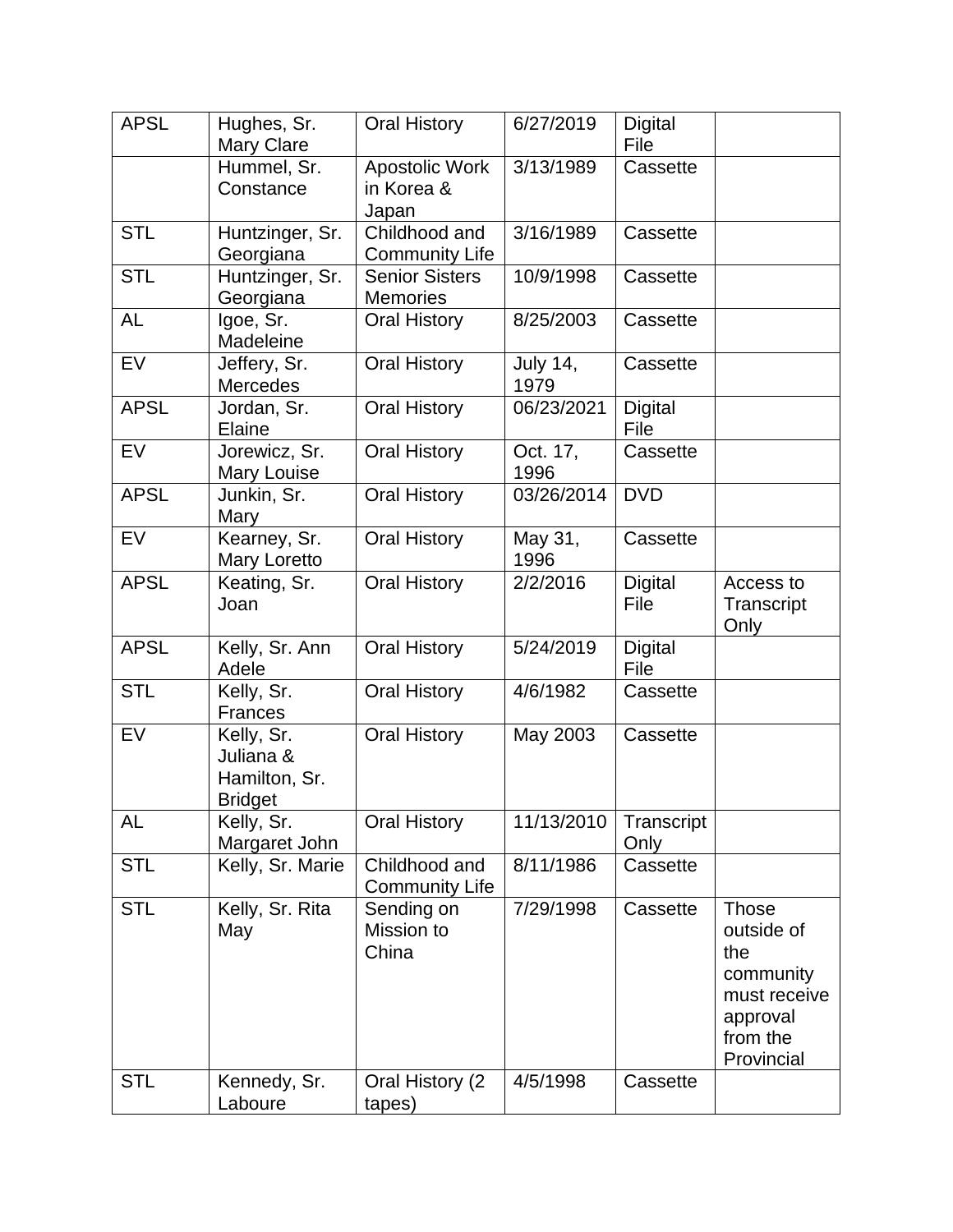| <b>APSL</b> | Keppers, Sr.<br><b>Betty</b>                                      | <b>Oral History</b>                          | 6/26/2013         | <b>DVD</b>             |  |
|-------------|-------------------------------------------------------------------|----------------------------------------------|-------------------|------------------------|--|
|             | Kerner, Sr.<br>Vincent -- See<br>Adams, Sr.<br><b>Ellen Marie</b> |                                              |                   |                        |  |
| <b>AL</b>   | Kerwin, Sr.<br>Mary Peter                                         | <b>Oral History</b>                          | unknown           | Transcript<br>Only     |  |
| <b>AL</b>   | Keyes, Sr.<br>Mary<br>Josephine                                   | <b>Oral History</b>                          | 02/15/2002        | Transcript<br>Only     |  |
| <b>EV</b>   | Kingsbury, Sr.<br>Virginia                                        | <b>Oral History</b>                          | May 15,<br>1996   | Cassette               |  |
| <b>AL</b>   | Kinnarney, Sr.<br>Eileen                                          | Interview                                    | 03/13/2010        | Cassette               |  |
| <b>AL</b>   | Kinnery, Sr.<br>Dorothy                                           | <b>Oral History</b>                          | 08/30/2004        | Cassette               |  |
|             | Klisiewicz, Sr.<br>Virginia -- See<br>Otterson, Sr.<br>Jane Marie |                                              |                   |                        |  |
| <b>STL</b>  | Knorr, Sr.<br>Magdalen                                            | Childhood and<br><b>Community Life</b>       | 7/13/1983         | Cassette               |  |
| EV          | Kohn, Sr. Mary<br>Rose                                            | Oral History (4<br>tapes)                    | April 20,<br>1999 | Cassette               |  |
| EM          | Kraus, Sr.<br>Irene                                               | "Heroes,<br>Heroines, and<br>History"        | unknown           | <b>VHS</b>             |  |
| <b>STL</b>  | Kuhn, Sr.<br><b>Alexis</b>                                        | <b>Oral History</b>                          | 1/1/1972          | Cassette               |  |
| EV          | Kuhn, Sr. Clara                                                   | <b>Oral History</b>                          | Nov. 4,<br>1996   | Cassette               |  |
| EV          | Kurwoski, Sr.<br>Cecilia                                          | 5 minutes on<br>St. Cecilia and<br>St. Blasé |                   | Cassette               |  |
| AL          | Kuzma, Sr.<br>Irene                                               | <b>Oral History</b>                          | unknown           | Transcript<br>Only     |  |
| <b>AL</b>   | Kuzma, Sr.<br>Veronica                                            | <b>Oral History</b>                          | 04/12/2010        | Transcript<br>Only     |  |
| <b>STL</b>  | Laiche, Sr.<br><b>Estelle</b>                                     |                                              | 1998              | <b>VHS</b>             |  |
| <b>APSL</b> | Lanasa, Sr.<br><b>Francis Marie</b>                               | <b>Oral History</b>                          | 5/19/2015         | <b>Digital</b><br>File |  |
| <b>STL</b>  | Lancaster, Sr.<br>Vincentine                                      | Childhood and<br><b>Community Life</b>       | 5/24/1979         | Cassette               |  |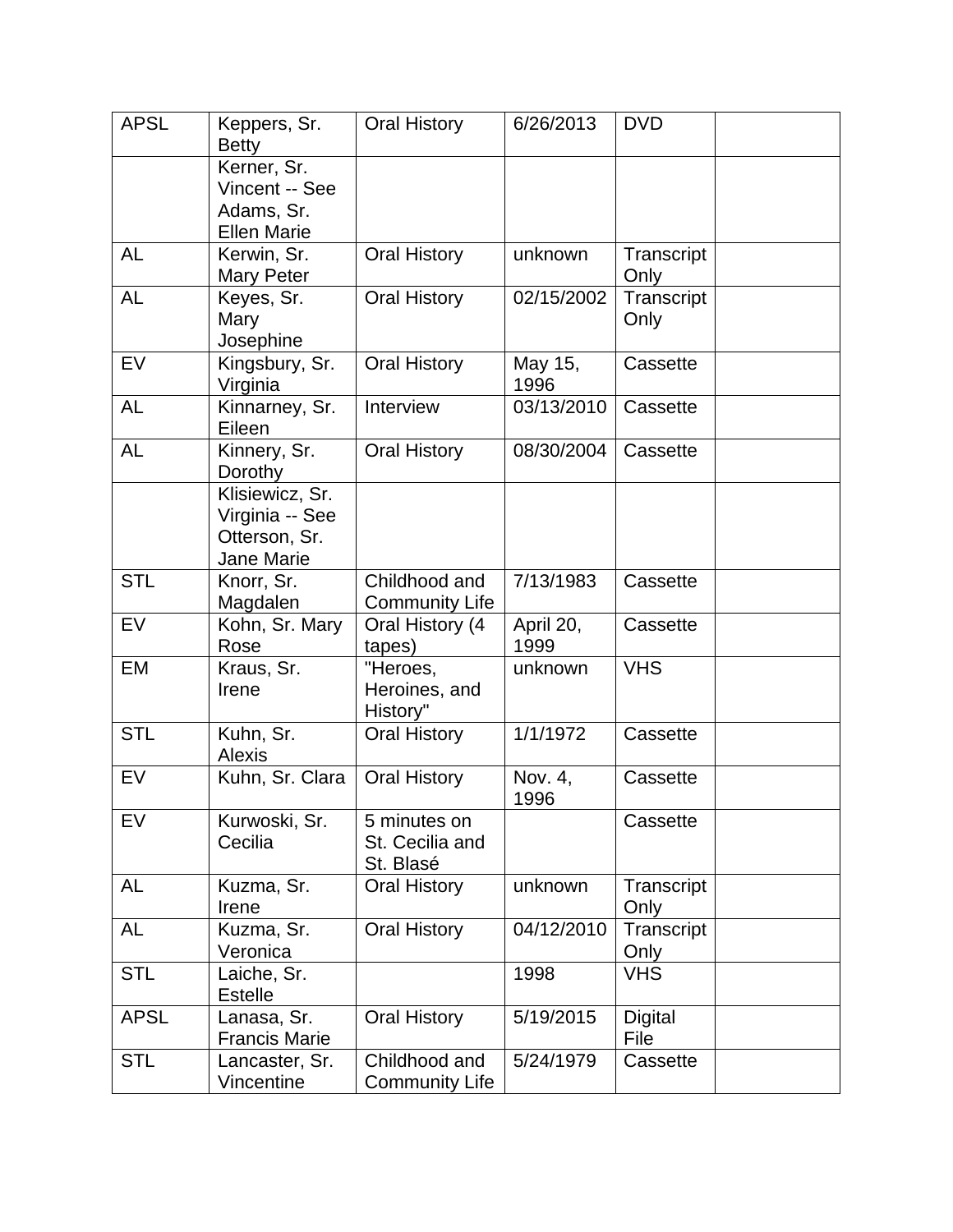| EV          | Larabell, Sr.<br>Mary Patricia                                 | <b>Oral History</b>                    | March 26,<br>2010       | Cassette               |                     |
|-------------|----------------------------------------------------------------|----------------------------------------|-------------------------|------------------------|---------------------|
| <b>AL</b>   | Latavitiz, Sr.<br>Zoe                                          | <b>Oral History</b>                    | 11/14/2003              | Transcript<br>Only     |                     |
| EV          | Lennox, Sr.<br>Caroline                                        | <b>Oral History</b>                    | May 1,<br>2009          | Cassette               |                     |
| <b>APSL</b> | Lessnau, Sr.<br>Sally                                          | <b>Oral History</b>                    | 09/17/2014              | <b>DVD</b>             |                     |
| <b>APSL</b> | Levy, Sr.<br>Gertrude                                          | <b>Oral History</b>                    | 10/14/2014              | <b>DVD</b>             |                     |
| <b>APSL</b> | Libiak, Sr.<br>Naomi                                           | <b>Oral History</b>                    | 5/21/2020               | <b>Digital</b><br>File |                     |
| EV          | Licata, Sr.<br>Teresa Joseph                                   | <b>Oral History</b>                    | <b>June 18,</b><br>2009 | Cassette               |                     |
| <b>STL</b>  | Liebeck, Sr.<br>Maria                                          |                                        | 1998                    | <b>VHS</b>             |                     |
| <b>STL</b>  | Liebeck, Sr.<br>Maria                                          | <b>Oral History</b>                    | 5/27/2002               | Cassette               |                     |
| <b>STL</b>  | Liebeck, Sr.<br>Maria                                          | Pastoral<br>Ministry in<br>Arkansas    | 7/1/1991                | Cassette               |                     |
| <b>APSL</b> | Lindner, Sr.<br>Mary John                                      | <b>Oral History</b>                    | 9/27/2016               | <b>Digital</b><br>File |                     |
| <b>EV</b>   | Lindsey, Sr.<br>Genevieve                                      | <b>Oral History</b>                    | unknown                 | Cassette               |                     |
| <b>APSL</b> | Lingg, Sr.<br>Elizabeth Ann                                    | <b>Oral History</b>                    | October<br>23, 2019     | <b>Digital</b><br>File |                     |
| <b>APSL</b> | Maggio, Sr.<br><b>Barbara</b>                                  | <b>Oral History</b>                    | 05/06/2022              | Digital<br>File        |                     |
| <b>EV</b>   | Maher, Sr.<br>Catherine                                        | <b>Oral History</b>                    | <b>June 18,</b><br>2009 | Cassette               | On-site use<br>only |
| <b>STL</b>  | Mahoney, Sr.<br>Magdalen                                       | Childhood and<br><b>Community Life</b> | 9/10/1982               | Cassette               |                     |
| <b>STL</b>  | Malloy, Sr.<br>Emerita                                         | Life                                   | 7/5/1983                | Cassette               |                     |
| <b>EV</b>   | Malloy, Sr.<br><b>Fidelis</b>                                  | <b>Oral History</b>                    | May 2,<br>2007          | Cassette               |                     |
| AL          | Martin, Sr. Ann<br>Charles                                     | <b>Oral History</b>                    | unknown                 | Transcript<br>Only     |                     |
|             | Martin, Sr.<br>Mary Therese -<br>- See Hoppe,<br>Sr. Catherine |                                        |                         |                        |                     |
| <b>STL</b>  | Martin, Sr.<br>Mathilde                                        | Life                                   | 5/30/1983               | Cassette               |                     |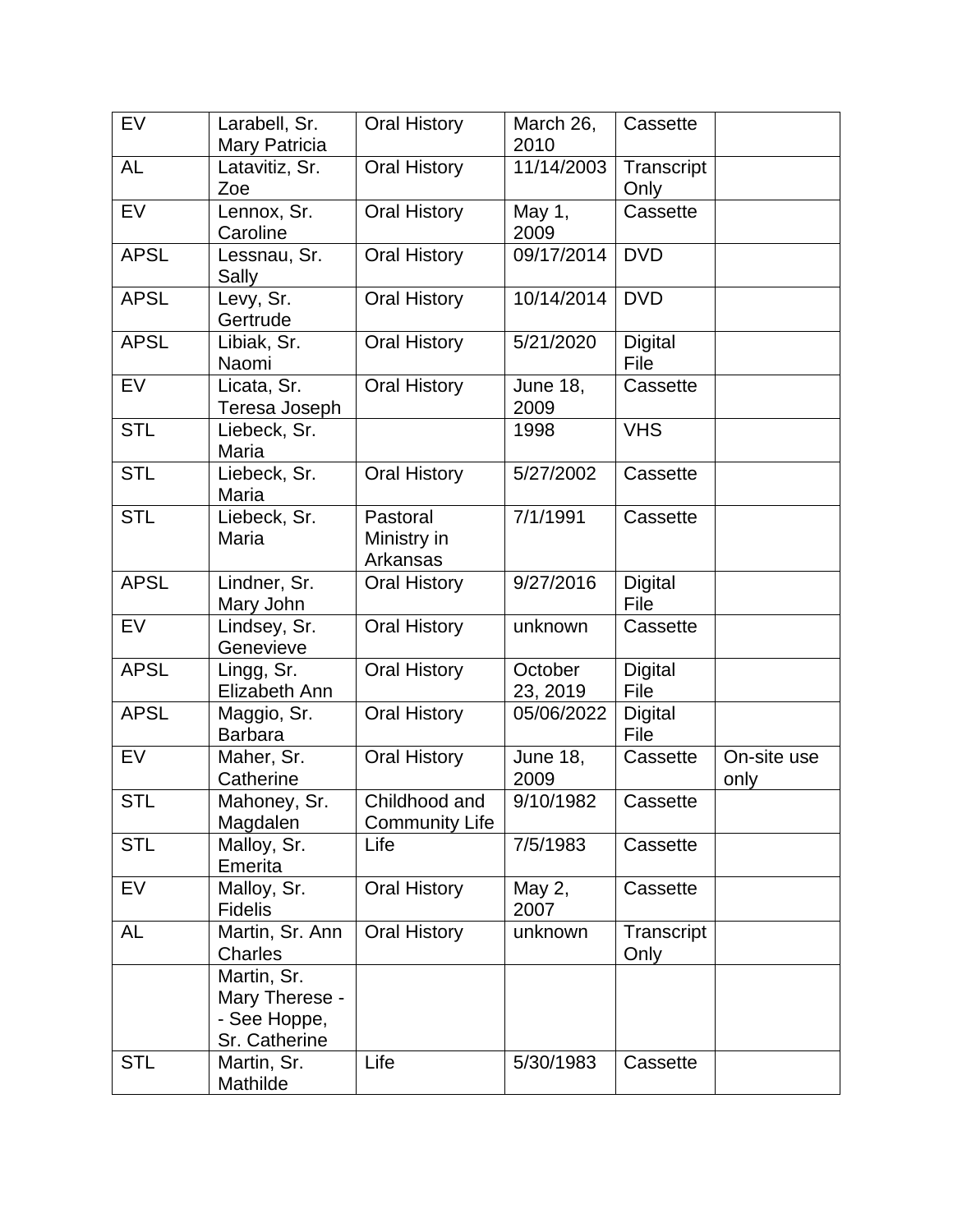| <b>APSL</b> | Matthews, Sr.                                                 | <b>Oral History</b>                                | 3/2/2021                | Digital                |                     |
|-------------|---------------------------------------------------------------|----------------------------------------------------|-------------------------|------------------------|---------------------|
|             | Alice                                                         |                                                    |                         | File                   |                     |
| EV          | Mautemps, Sr.<br><b>Mary Carol</b>                            | Oral History (2<br>tapes)                          | unknown                 | Cassette               |                     |
|             | Mautemps, Sr.<br>Mary Carol -<br>See Duffey, Sr.<br>Catherine |                                                    |                         |                        |                     |
| EV          | May, Sr.<br>Virginia                                          | <b>Oral History</b>                                | <b>July 10,</b><br>2004 | Cassette               |                     |
| <b>APSL</b> | Mazzola, Sr.<br>Felicia                                       | <b>Oral History</b>                                | 9/11/2020               | <b>Digital</b><br>File |                     |
|             | McCarthy, Sr.<br>Jane -- See<br>Reith, Sr.<br><b>Frances</b>  |                                                    |                         |                        |                     |
| EV          | McCarthy, Sr.<br>Mary Alice                                   | <b>Oral History</b>                                | Oct. 17,<br>1978        | Cassette               |                     |
| <b>APSL</b> | McCubbin, Sr.<br><b>Natalie</b>                               | <b>Oral History</b>                                | 11/20/2018              | Digital<br>File        |                     |
| STL         | McDermott, Sr.<br>Joan Marie                                  |                                                    | 1998                    | Cassette               |                     |
| <b>STL</b>  | McDonald, Sr.<br>Julia                                        | Remembrances<br>of Kansas City<br><b>Boys Home</b> | 10/28/1973              | Cassette               |                     |
| <b>AL</b>   | McGeady, Sr.<br><b>Mary Rose</b>                              | Interview - On<br>Covenant<br>House, NY            | c. 1987                 | <b>VHS</b>             |                     |
| <b>AL</b>   | McGranary, Sr.<br>Catherine<br>Marie                          | <b>Oral History</b>                                | 10/4/2010               | Cassette               |                     |
| <b>AL</b>   | McLaughlin, Sr.<br><b>Margaret Rose</b>                       | <b>Oral History</b>                                | 10/8/2010               | Cassette               |                     |
| <b>AL</b>   | McLaughlin, Sr.<br>Zita                                       | <b>Oral History</b>                                | 10/8/2005               | Cassette               |                     |
|             | McMahon, Sr.<br>Suzanne                                       | Work at Holy<br>Family Home,<br>Japan              | 7/23/1990               | Cassette               | On-site Use<br>Only |
| EM          | McNabb, Sr.<br>Eleanor                                        |                                                    | Spring<br>1994          | Transcript<br>Only     |                     |
| <b>STL</b>  | McNamara, Sr.<br>Alice                                        | <b>Oral History</b>                                | 5/27/1982               | Cassette               |                     |
| <b>APSL</b> | McNamee, Sr.<br><b>DeSales</b>                                | <b>Oral History</b>                                | 9/17/2015               | Digital<br>File        |                     |
| <b>STL</b>  | McNeela, Sr.<br>Mary Thomas                                   | <b>Oral History</b>                                | 1/12/1999               | Cassette               |                     |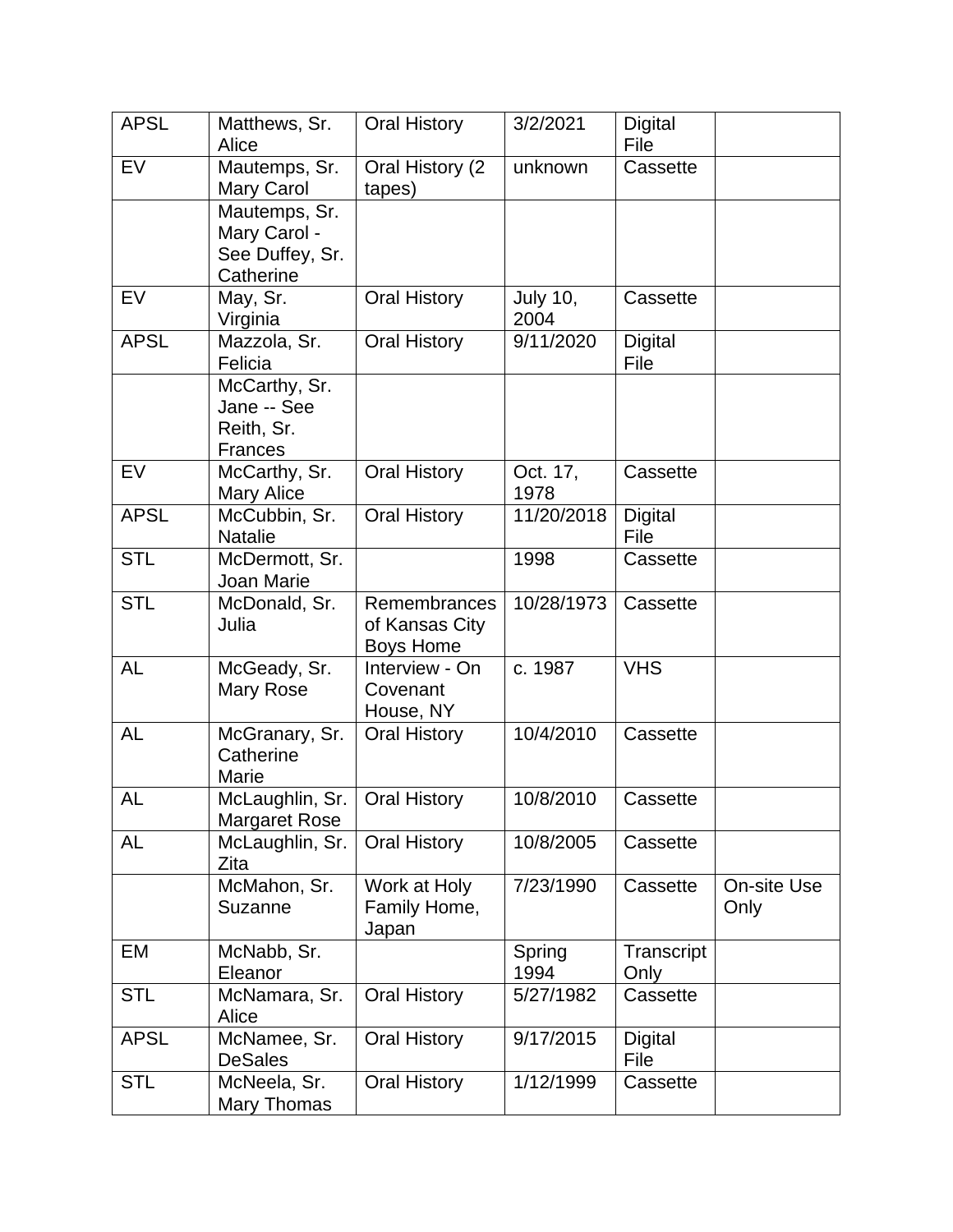| <b>EM</b>   | McNeil, Sr.<br><b>Betty Ann</b>                          | <b>Catholic Forum</b><br>- Guest                              | 3/22/2009               | <b>DVD</b>             |  |
|-------------|----------------------------------------------------------|---------------------------------------------------------------|-------------------------|------------------------|--|
|             |                                                          | Speaker                                                       |                         |                        |  |
| EV          | McPhee, Sr.<br><b>John Gabriel</b>                       | <b>Oral History</b>                                           | May 15-16,<br>2003      | Cassette               |  |
| EV          | Measner, Sr.<br><b>Ellen Clare</b>                       | Chicago - News<br>- St. Joseph's<br>Hospital                  | 1986                    | <b>VHS</b>             |  |
| <b>APSL</b> | Measner, Sr.<br><b>Ellen Clare</b>                       | Oral History (2)                                              | 07/10/2014              | <b>DVD</b>             |  |
| <b>STL</b>  | Melancon, Sr.<br>Edith                                   | <b>Oral History</b>                                           | 4/24/1989               | Cassette               |  |
| <b>STL</b>  | Melcher, Sr.<br>Monica                                   | <b>Oral History</b>                                           | 6/11/1982               | Cassette               |  |
| <b>STL</b>  | Miget, Sr.<br>Eleanor                                    | Oral History (2<br>tapes)                                     | 8/4/1997                | Cassette               |  |
| <b>STL</b>  | Miller, Sr. Alicia                                       | Childhood and<br><b>Community Life</b><br>$(2 \text{ tapes})$ | 7/21/1987               | Cassette               |  |
| <b>STL</b>  | Miller, Sr. Alicia                                       |                                                               | 7/17/2000               | Cassette               |  |
| EV          | Miller, Sr.<br>Helen                                     | <b>Oral History</b>                                           | March 29,<br>2010       | Cassette               |  |
| <b>APSL</b> | Molini, Sr.<br>Carmela                                   | <b>Oral History</b>                                           | <b>July 2019</b>        | <b>Digital</b><br>File |  |
| <b>STL</b>  | Mouton, Sr.<br>Alix                                      | Childhood and<br><b>Community Life</b>                        | 1/21/1994               | Cassette               |  |
| <b>AL</b>   | Mulligan, Sr.<br>Angela                                  | <b>Oral History</b>                                           | 8/30/2003               | Cassette               |  |
| EV          | Mulvanney, Sr.<br>Gerald                                 | <b>Oral History</b>                                           | Feb. 3,<br>2005         | Cassette               |  |
| <b>AL</b>   | Murphy, Sr.<br>Anna Louise                               | <b>Oral History</b>                                           | unknown                 | Transcript<br>Only     |  |
| <b>APSL</b> | Murphy, Sr.<br>Josephine                                 | <b>Oral History</b>                                           | <b>July 31,</b><br>2019 | <b>Digital</b><br>File |  |
| <b>APSL</b> | Nee, Sr.<br>Patricia                                     | <b>Oral History</b>                                           | 03/05/2021              | <b>Digital</b><br>File |  |
| <b>STL</b>  | Nelson, Sr.<br>Alberta                                   | Oral History                                                  | 10/15/1982              | Cassette               |  |
|             | Neuhoff, Sr.<br>Angela - See<br>Duffey, Sr.<br>Catherine |                                                               |                         |                        |  |
| <b>STL</b>  | Neuhoff, Sr.<br>Henrieta                                 | <b>Oral History</b>                                           | 9/23/1983               | Cassette               |  |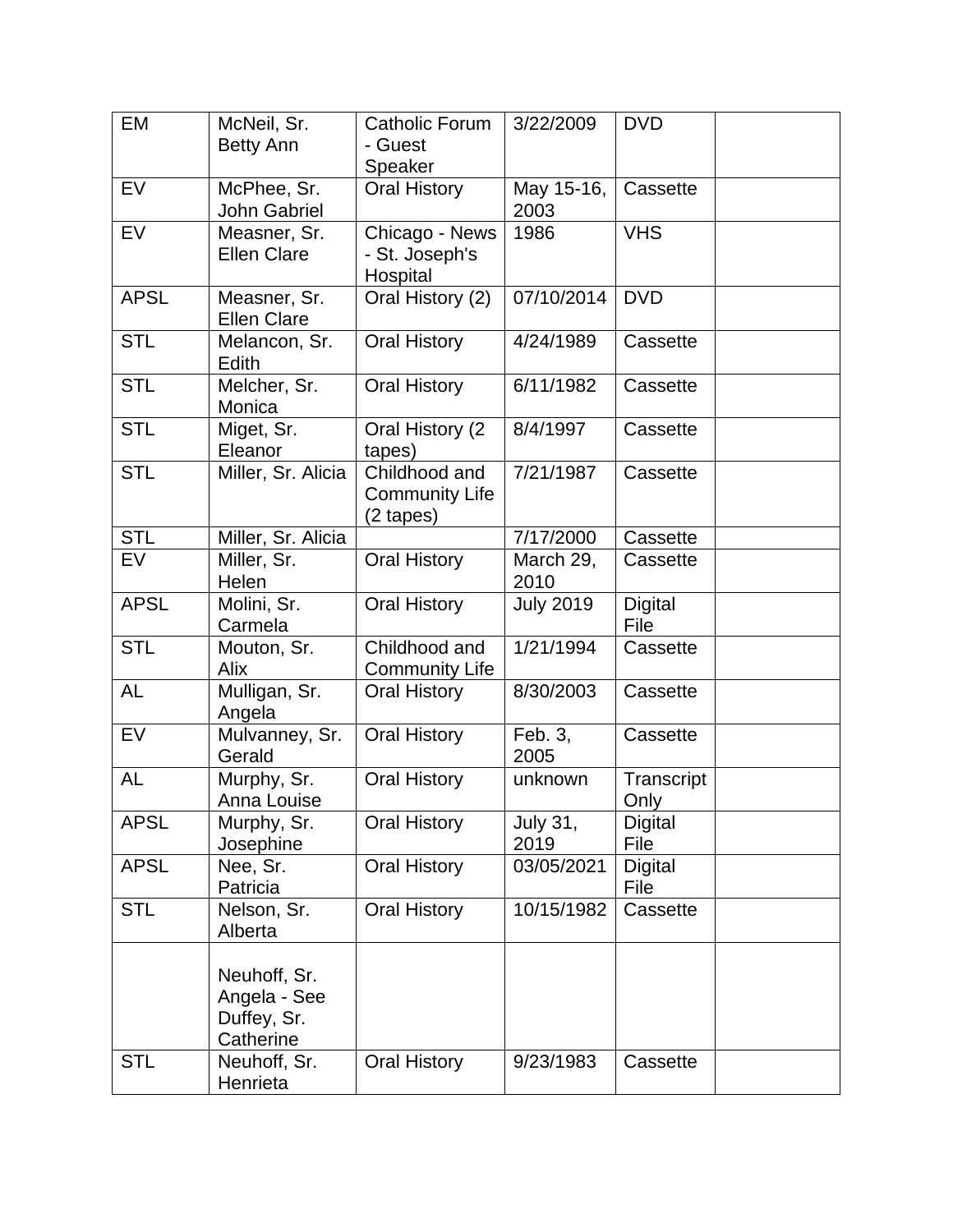| <b>STL</b>  | Neuhoff, Sr.<br>Mary Helen                                   | Childhood and<br><b>Community Life</b>                        | 3/9/1989         | Cassette               |  |
|-------------|--------------------------------------------------------------|---------------------------------------------------------------|------------------|------------------------|--|
| <b>AL</b>   | Nguyen, Sr.<br>Michelle                                      | <b>Oral History</b>                                           | 8/12/2003        | Cassette               |  |
| <b>AL</b>   | Nolan, Sr.<br>Victoria                                       | <b>Oral History</b>                                           | 10/25/2010       | Cassette               |  |
| <b>STL</b>  | Nygren, Sr.<br>Theodora                                      | Childhood and<br><b>Community Life</b>                        | 1/22/1991        | Cassette               |  |
| <b>STL</b>  | Nygren, Sr.<br>Theodora                                      | Sr. Germaine<br>Price & Villa<br><b>Sisters</b>               | 2/4/1997         | Cassette               |  |
| <b>STL</b>  | O'Dea, Sr.<br>Rosalie                                        | Childhood and<br><b>Community Life</b><br>$(2 \text{ tapes})$ | 10/9/1981        | Cassette               |  |
| EV          | O'Donnell, Sr.<br><b>Mary Vincent</b>                        | Oral History,<br>Irish Songs,<br>etc.                         |                  | Cassette               |  |
| <b>APSL</b> | O'Friel, Sr.<br>Sheila                                       | <b>Oral History</b>                                           | 02/04/2019       | <b>Digital</b><br>File |  |
| <b>STL</b>  | O'Hara, Sr.<br>Rita                                          | <b>Oral History</b>                                           | 8/29/1983        | Cassette               |  |
| EV          | O'Leary, Sr.<br>Margaret                                     | <b>Oral History</b>                                           | Nov. 11,<br>1978 | Cassette               |  |
| <b>APSL</b> | Olinger, Sr.<br>Dorothy                                      | <b>Oral History</b>                                           | 06/27/2016       | <b>DVD</b>             |  |
| <b>STL</b>  | O'Neill, Sr.<br><b>Bertha</b>                                | <b>Oral History</b>                                           | 7/24/1997        | Cassette               |  |
| <b>APSL</b> | O'Neill, Sr.<br><b>Bertha</b>                                | Oral History (2)                                              | 6/19/2014        | <b>DVD</b>             |  |
| <b>EV</b>   | O'Neill, Sr.<br><b>Mary Daniel</b>                           | <b>Oral History</b>                                           | n.d.             | Cassette               |  |
| <b>APSL</b> | Otterson, Sr.<br>Jane Marie                                  | <b>Oral History</b>                                           | 3/28/2017        | <b>Digital</b><br>File |  |
| EM          | Otterson, Sr.<br>Jane Marie &<br>Klisiewicz, Sr.<br>Virginia | <b>Oral History</b>                                           | 4/9/2005         | Cassette               |  |
| EV          | Paganini, Sr.<br>Catherine                                   | <b>Oral History</b>                                           | May 13,<br>1996  | Cassette               |  |
| EV          | Parrino, Sr.<br>Josita                                       | <b>Oral History</b>                                           | May 2007         | Transcript<br>Only     |  |
| <b>APSL</b> | Parrish, Sr.<br>Jeanne                                       | <b>Oral History</b>                                           | 05/18/2016       | <b>DVD</b>             |  |
| <b>APSL</b> | Perez, Sr.<br>Laureana                                       | <b>Oral History</b>                                           | 10/28/2015       | <b>DVD</b>             |  |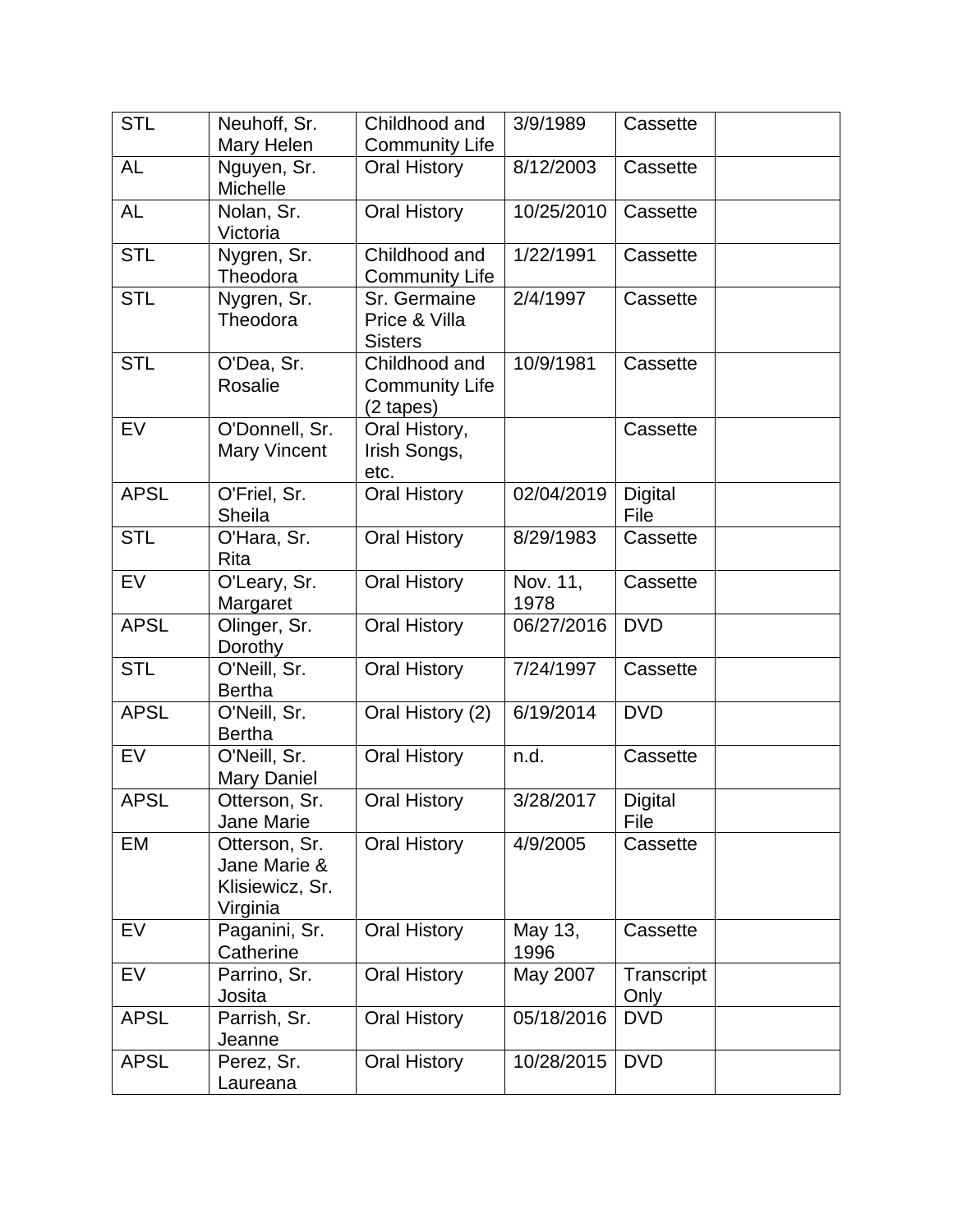| <b>STL</b>  | Petrasek, Sr.         | <b>Oral History</b>           | 2/24/1993  | Cassette   |  |
|-------------|-----------------------|-------------------------------|------------|------------|--|
|             | Mary Teresa           |                               |            |            |  |
| <b>STL</b>  | Pfaff, Sr.            | <b>Oral History</b>           | 10/2/1981  | Cassette   |  |
| <b>AL</b>   | Gregory<br>Pfaff, Sr. |                               | 12/28/1976 |            |  |
|             |                       | by Sr. Jerome<br>and Sr.      |            | Cassette   |  |
|             | Rosemary              | Margaret                      |            |            |  |
|             |                       | Hughes                        |            |            |  |
| AL          | Pige, Sr.             | <b>Oral History</b>           | unknown    | Transcript |  |
|             | Andree                |                               |            | Only       |  |
| <b>STL</b>  | Piscacek, Sr.         | Childhood and                 | 9/28/1990  | Cassette   |  |
|             | Adele                 | <b>Community Life</b>         |            |            |  |
|             |                       | $(2 \text{ tapes})$           |            |            |  |
| <b>AL</b>   | Poirier, Sr.          | <b>Oral History</b>           | 6/28/2005  | Cassette   |  |
|             | Eugenia               |                               |            |            |  |
| EV          | Polheber, Sr.         | Written History               | 5/20/2009  | Transcript |  |
|             | Margaret              |                               |            | Only       |  |
| <b>APSL</b> | Polheber, Sr.         | <b>Oral History</b>           | 7/24/2014  | <b>DVD</b> |  |
|             | Margaret              |                               |            |            |  |
| <b>EV</b>   | Polutanovich,         | "Strengthen                   | 3/1/1985   | <b>VHS</b> |  |
|             | Sr. Mary              | One Another"                  |            |            |  |
| <b>EV</b>   | Premke, Sr.           | <b>Oral History</b>           | June 6,    | Cassette   |  |
|             | <b>Mary Frances</b>   |                               | 2007       |            |  |
| <b>EV</b>   | Price, Sr.            | Talk to senior                | 07/21/1992 | Cassette   |  |
|             | Germaine              | sisters -                     |            |            |  |
|             |                       | updates,                      |            |            |  |
|             |                       | memory of Sr.<br>Josephine ?, |            |            |  |
|             |                       | testimonials of               |            |            |  |
|             |                       | Sr. Grzenia and               |            |            |  |
|             |                       | Sr. Bernice                   |            |            |  |
|             |                       | Szewczyk                      |            |            |  |
| EV          | Price, Sr.            | Talk to senior                | 11/24/1992 | Cassette   |  |
|             | Germaine              | sisters -                     |            |            |  |
|             |                       | memories of Sr.               |            |            |  |
|             |                       | Mary Helen                    |            |            |  |
|             |                       | Neuhoff and Sr.               |            |            |  |
|             |                       | Dominic                       |            |            |  |
|             |                       | Capodice,                     |            |            |  |
|             |                       | Report on visits              |            |            |  |
|             |                       | to Taiwan,                    |            |            |  |
|             |                       | Maison Mere,                  |            |            |  |
|             |                       | Paris, Prayer                 |            |            |  |
|             |                       | Days in Texas                 |            |            |  |
|             |                       | and New                       |            |            |  |
|             |                       | Orleans                       |            |            |  |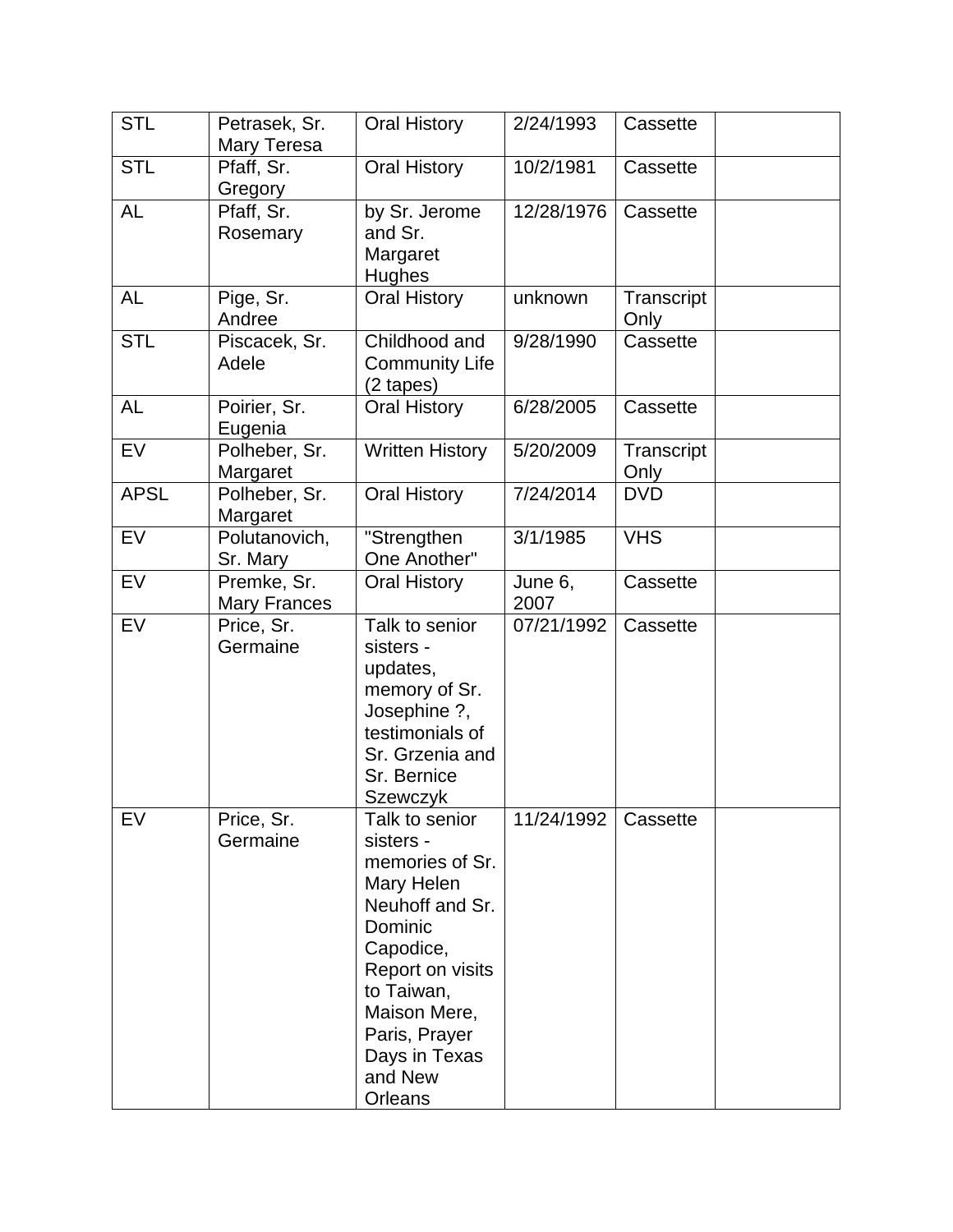| <b>STL</b>  | Price, Sr. Mary            | <b>Oral History</b>      | 7/6/1983  | Cassette   |             |
|-------------|----------------------------|--------------------------|-----------|------------|-------------|
| <b>STL</b>  | Proano, Sr.                |                          | 1998      | VHS-C      |             |
|             | Carmeli                    |                          |           |            |             |
| <b>STL</b>  | Proffitt, Sr.              |                          | 3/28/1994 | Cassette   |             |
|             | <b>Frances</b>             |                          |           |            |             |
| <b>STL</b>  | Proffitt, Sr.              | Oral History (2)         | 7/25/1983 | Cassette   |             |
|             | <b>Frances</b>             | tapes)                   |           |            |             |
| <b>STL</b>  | Provancher, Sr.            | <b>Oral History</b>      | 6/26/2005 | <b>DVD</b> |             |
|             | <b>Francis De</b>          |                          |           |            |             |
|             | <b>Sales</b>               |                          |           |            |             |
|             | Provancher, Sr.            |                          |           |            |             |
|             | <b>Frances</b>             |                          |           |            |             |
|             | DeSales -- See             |                          |           |            |             |
|             | Stricker, Sr.              |                          |           |            |             |
|             | Laura                      |                          |           |            |             |
| <b>EV</b>   | Prugger, Sr.               | <b>Oral History</b>      | Nov. 20,  | Cassette   |             |
|             | Anthony                    |                          | 1996      |            |             |
| <b>EV</b>   | Purpura, Sr.               | <b>Oral History</b>      | April 25, | Cassette   |             |
|             | <b>Marion</b>              |                          | 2007      |            |             |
| <b>EV</b>   | Purpura, Sr.               | <b>Oral History</b>      |           | Cassette   |             |
|             | Vera                       |                          |           |            |             |
| <b>APSL</b> | Pyle, Sr.                  | <b>Oral History</b>      | 4/28/2015 | Digital    |             |
|             | Dorothy Anne               |                          |           | File       |             |
| EV          | Quinn, Sr.                 | <b>Oral History</b>      | March 8,  | Cassette   |             |
|             | Margaret                   |                          | 2009      |            |             |
|             | Raftery, Sr.               |                          |           |            |             |
|             | Francis -- See             |                          |           |            |             |
|             | Kelly, Sr.                 |                          |           |            |             |
|             | Margaret John              |                          |           |            |             |
| <b>STL</b>  | Ramm, Sr.                  | Childhood and            | 1/21/1991 | Cassette   |             |
| <b>STL</b>  | Carlos                     | <b>Community Life</b>    | 1973      |            |             |
|             | Reichart, Sr.<br>Genevieve | Messages from<br>Elderly |           | Cassette   | On-site use |
| <b>STL</b>  | Reilly, Sr.                | Childhood and            | 7/3/1979  | Cassette   | only        |
|             | Anthony                    | <b>Community Life</b>    |           |            |             |
|             | Reilly, Sr.                |                          |           |            |             |
|             | Loretto -- See             |                          |           |            |             |
|             | Heberly, Sr.               |                          |           |            |             |
|             | Petronella                 |                          |           |            |             |
| <b>STL</b>  | Reilly, Sr.                | <b>Oral History</b>      | 3/21/1989 | Cassette   |             |
|             | Mariana                    |                          |           |            |             |
| <b>STL</b>  | Reilly, Sr.                | Memories by              | 9/15/1998 | Cassette   |             |
|             | Mariana                    | <b>Senior Sisters</b>    |           |            |             |
| EV          | Reiter, Sr.                | <b>Oral History</b>      | 2003      | Cassette   |             |
|             | Jacinta                    |                          |           |            |             |
|             |                            |                          |           |            |             |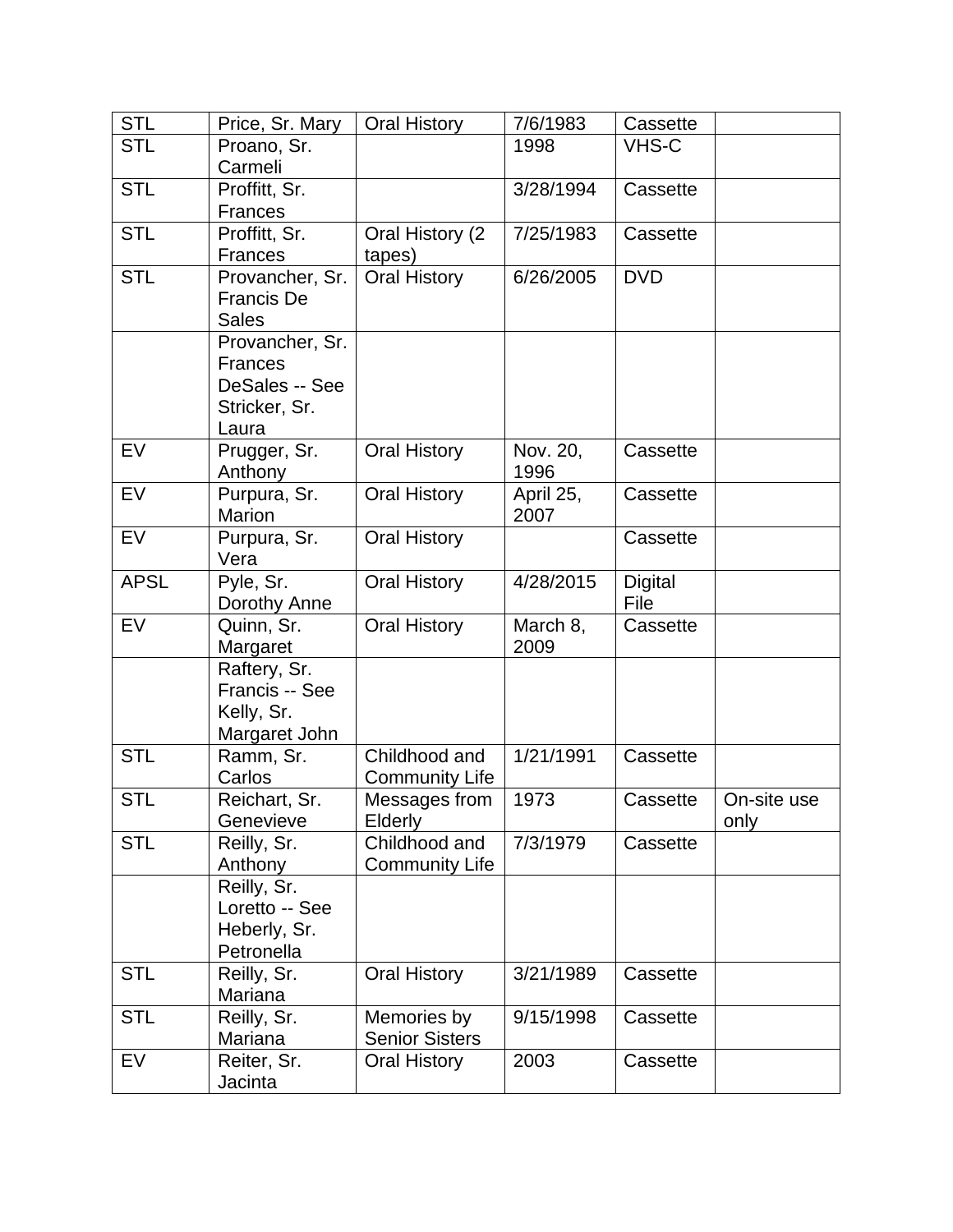| <b>STL</b>  | Reith, Sr.<br>Frances and<br>McCarthy, Sr.<br>Jane         | Memories by<br>Sr. Estelle<br>laiche                                  | unknown         | Cassette        |                     |
|-------------|------------------------------------------------------------|-----------------------------------------------------------------------|-----------------|-----------------|---------------------|
| <b>STL</b>  | Richard, Sr.<br>Gabriella                                  | Memories by<br>Rev. James<br>Gallagher                                | 07/04/1998      | Cassette        | On-site use<br>only |
| EM          | Robertson, Sr.<br><b>Bertha</b>                            | Oral History (3<br>tapes)                                             | 11/15/2005      | Cassette        |                     |
| <b>EV</b>   | Robinson, Sr.<br>John Mary                                 | <b>Oral History</b>                                                   | May 2003        | Cassette        |                     |
| EM          | Roddy, Sr.<br>Ruth                                         | <b>Oral History</b>                                                   | 11/1/2007       | Cassette        |                     |
| <b>STL</b>  | Rossi, Sr. Julia                                           | <b>Oral History</b>                                                   | 5/22/1979       | Cassette        |                     |
| <b>STL</b>  | Ruhlman, Sr.<br><b>Mildred</b>                             | Work in Library<br>$(2 \text{ tapes})$                                | 3/8/1989        | Cassette        |                     |
| <b>EM</b>   | Russa, Sr.<br>Leona                                        | Themes from<br>Mahogany,<br>Nadia, Nicholas<br>and Elenandra,<br>etc. | unknown         | Cassette        | On-site use<br>only |
| <b>EV</b>   | Ryan, Sr. Mary<br>Lawrence &<br>Robinson, Sr.<br>John Mary | <b>Oral History</b>                                                   | May 2003        | Cassette        |                     |
| <b>APSL</b> | Satala, Sr.<br>Mary                                        | <b>Oral History</b>                                                   | 04/26/2016      | <b>DVD</b>      |                     |
| EV          | Sauve, Sr. Ann<br>& Sheehan, Sr.<br>Susan                  | Interview                                                             | 05/06/1992      | <b>VHS</b>      |                     |
| <b>EV</b>   | Schaeffer, Sr.<br>Eugenia                                  | <b>Biography</b>                                                      | 04/26/1996      | Cassette        |                     |
| <b>APSL</b> | Scharper, Sr.<br>Annina                                    | <b>Oral History</b>                                                   | 4/21/2017       | Digital<br>File |                     |
| STL/EV      | Scheessele,<br>Sr. Louise &<br>Hoppe, Sr.<br>Catherine     | Reflections on<br>their nursing<br>ministries                         | 3/1/2008        | <b>DVD</b>      |                     |
| <b>STL</b>  | Schindler, Sr.<br>Clement                                  | Life                                                                  | 7/20/1983       | Cassette        |                     |
| <b>STL</b>  | Schindler, Sr.<br>Teresa                                   | <b>Oral History</b>                                                   | 2/26/1984       | Cassette        |                     |
| EV          | Schlebecker,<br>Sr. Mary<br>Cecilia                        | <b>Oral History</b>                                                   | May 20,<br>2009 | Cassette        |                     |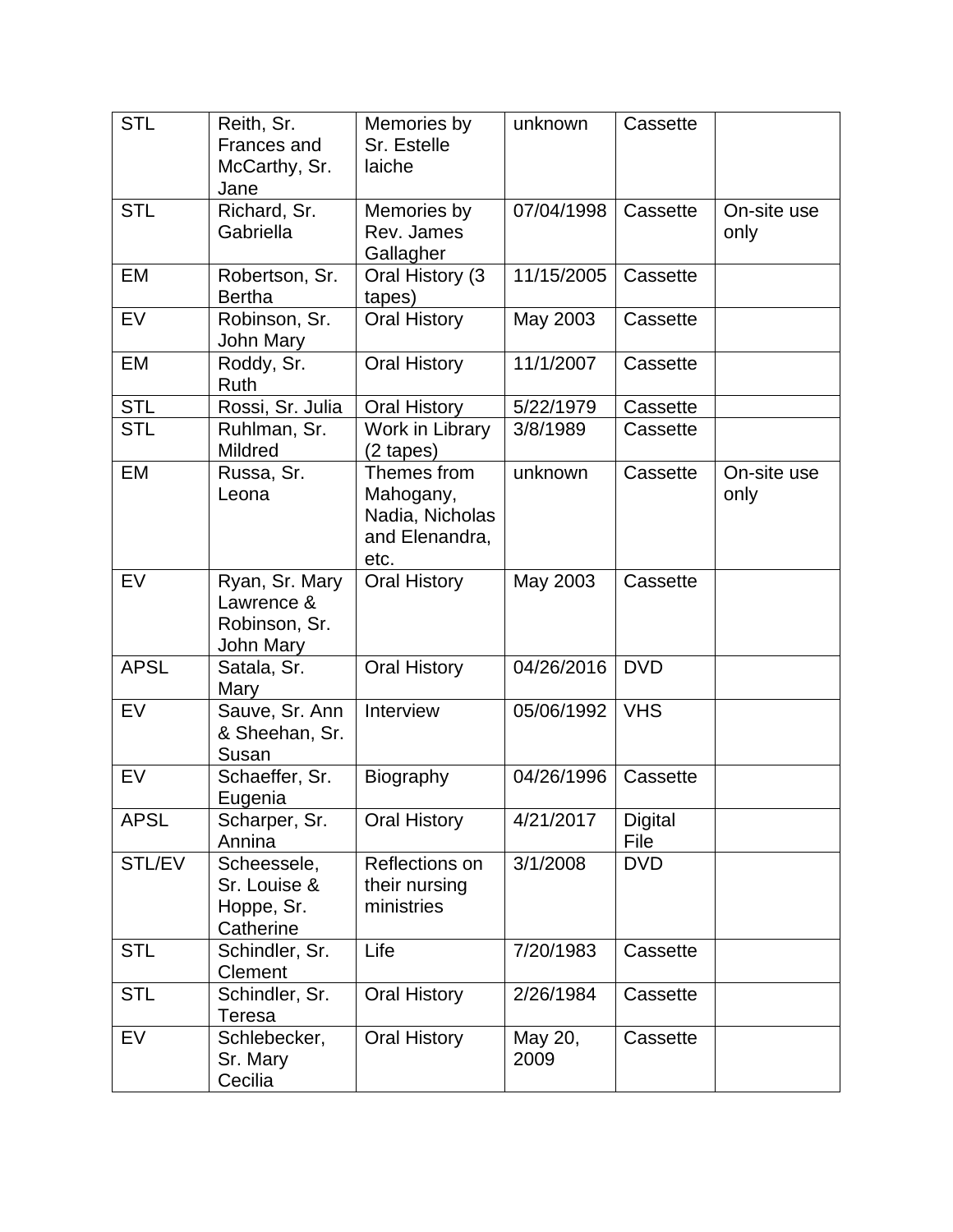| <b>EV</b>   | Schott, Sr.<br>Emmanuel                                                         | Life History (4)                                                                                | 2007             | <b>DVD</b>             |                 |
|-------------|---------------------------------------------------------------------------------|-------------------------------------------------------------------------------------------------|------------------|------------------------|-----------------|
| <b>APSL</b> | Schreiner, Sr.<br><b>Anne Marie</b>                                             | "Listening to<br>the Holy Spirit"<br>- Presentation<br>at Catholic<br>Charismatic<br>Conference | March<br>2013    | <b>DVD</b>             |                 |
| <b>STL</b>  | Schumer, Sr.<br>Margie                                                          | Oral History (2<br>tapes)                                                                       | 7/23/1997        | Cassette               |                 |
| <b>APSL</b> | Schwartz, Sr.<br>Mary Ellen                                                     | <b>Oral History</b>                                                                             | 6/10/2021        | <b>Digital</b><br>File |                 |
|             | Sheehan, Sr.<br>Susan -- See<br>Sauve, Sr. Ann                                  |                                                                                                 |                  |                        |                 |
| EV          | Sherlock, Sr.<br>Mary Ellen                                                     | <b>Oral History</b>                                                                             | Nov. 1986        | Cassette               |                 |
| <b>STL</b>  | Sibille, Sr.<br>Michael                                                         | <b>Oral History</b>                                                                             | 8/16/1998        | Cassette               |                 |
| EV          | Simpson, Sr.<br>Mary Stella                                                     | Oral History (2<br>tapes)                                                                       | Nov. 1,<br>1978  | Cassette               |                 |
| <b>STL</b>  | Spahn, Sr.<br>Julia                                                             |                                                                                                 | 9/17/1998        | <b>VHS</b>             |                 |
| <b>STL</b>  | Spahn, Sr.<br>Julia                                                             | Memories (2<br>tapes)                                                                           | 3/28/2001        | Cassette               |                 |
|             | Spaulding, Sr.<br>Sylvia -- See<br>Heberly, Sr.<br>Petronella                   |                                                                                                 |                  |                        |                 |
| <b>STL</b>  | Spies, Sr.<br><b>Bertha</b>                                                     | Childhood and<br><b>Community Life</b>                                                          | 7/28/1979        | Cassette               |                 |
| EV          | Steber, Sr.<br>Damian                                                           | <b>Oral History</b>                                                                             | Oct. 23,<br>1993 | Cassette               |                 |
| <b>STL</b>  | Steiner, Sr.<br>Ellen                                                           | Childhood and<br><b>Community Life</b>                                                          | 8/6/1986         | Cassette               |                 |
| <b>APSL</b> | Stewart, Sr.<br>Nancy                                                           | <b>Oral History</b>                                                                             | 8/24/2021        | Digital<br>File        |                 |
| <b>APSL</b> | Stricker, Sr.<br>Edith                                                          | <b>Oral History</b>                                                                             | 5/16/2015        | Digital<br>File        |                 |
| <b>STL</b>  | Stricker, Sr.<br>Laura                                                          | Childhood and<br><b>Community Life</b>                                                          | 4/2/1987         | Cassette               |                 |
| <b>STL</b>  | Stricker, Sr.<br>Laura - Sr.<br><b>Frances De</b><br><b>Sales</b><br>Provancher | On Carville                                                                                     | 9/1/1980         | Cassette               | Tape<br>Damaged |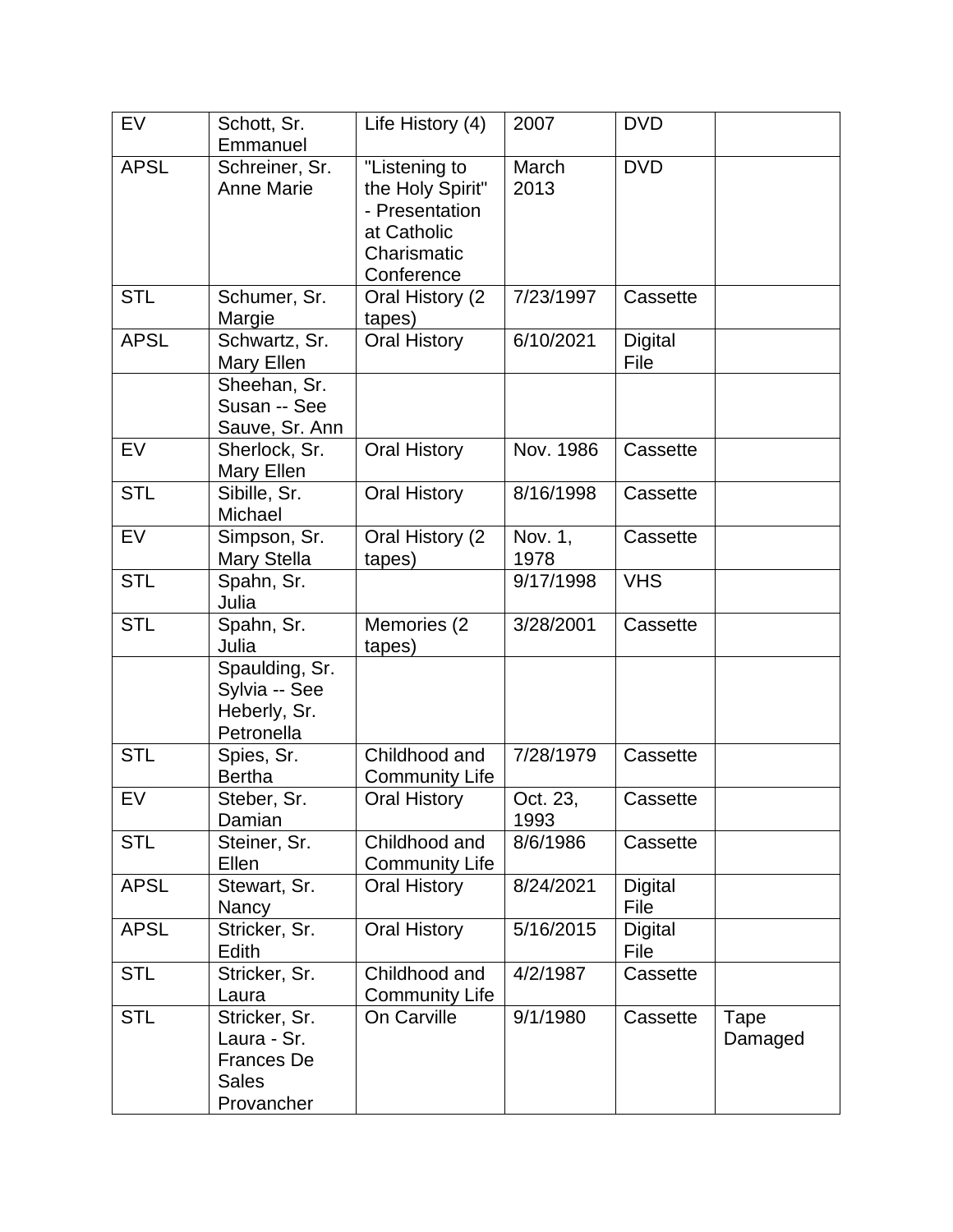| <b>STL</b>  | Strosina, Sr.<br>Celestine                                        | <b>Oral History</b>                     | 6/1/1979                | Cassette                                  |                                                                                                      |
|-------------|-------------------------------------------------------------------|-----------------------------------------|-------------------------|-------------------------------------------|------------------------------------------------------------------------------------------------------|
| <b>STL</b>  | Sullivan, Sr.<br>Catherine                                        | "Five Miles in<br>the Air"              | 1963                    | Cassette                                  |                                                                                                      |
| <b>STL</b>  | Sullivan, Sr.<br>Mary Agnes                                       | Childhood and<br><b>Community Life</b>  | 1/23/1994               | Cassette                                  |                                                                                                      |
| <b>EV</b>   | Sullivan, Sr.<br>Mary Ellen                                       | <b>Oral History</b>                     | Oct. 15,<br>1996        | Cassette                                  |                                                                                                      |
| <b>STL</b>  | Sullivan, Sr.<br>Mary Helen                                       | Childhood and<br><b>Community Life</b>  | 10/1/1981               | Cassette                                  |                                                                                                      |
| EV          | Surine, Sr.<br>Alice                                              | <b>Oral History</b>                     | <b>June 23,</b><br>1993 | Cassette                                  |                                                                                                      |
| <b>EV</b>   | Surine, Sr.<br>Alice                                              | Interview                               | 08/01/2001              | <b>VHS</b>                                |                                                                                                      |
| <b>EV</b>   | Swarm, Sr.<br>Lucille                                             | <b>Oral History</b>                     | May 2003                | Cassette                                  |                                                                                                      |
| EV          | Swarm, Sr.<br>Lucille                                             | <b>Oral History</b>                     | May 2003                | Transcript<br>Only                        |                                                                                                      |
| <b>STL</b>  | Szewzyk, Sr.<br><b>Bernice</b>                                    | Apostolic Work<br>in China (3<br>tapes) | 7/28/1987               | Cassette                                  | <b>Those</b><br>outside of<br>the<br>community<br>must receive<br>approval<br>from the<br>Provincial |
| <b>EV</b>   | Tabler, Sr.<br>Mary Emily                                         | "Indy Today"                            | 7/20/1984               | <b>VHS</b>                                |                                                                                                      |
|             | Tarquini, Sr.<br>Josephine --<br>See<br>Thompson, Sr.<br>Patricia |                                         |                         |                                           |                                                                                                      |
| EV          | Tarquini, Sr.<br>Josephine                                        | <b>Oral History</b>                     | August<br>2001          | <b>VHS</b>                                |                                                                                                      |
| EV          | Tenbarge, Sr.<br>Sharon                                           | Interview                               | 07/25/2002              | <b>VHS</b>                                |                                                                                                      |
| <b>APSL</b> | Thai, Sr. Lucie                                                   | Life History                            | 8/11/2021               | Written<br>Piece<br>with<br>Video<br>File |                                                                                                      |
| EV          | Thompson, Sr.<br>Patricia                                         | <b>Oral History</b>                     | Aug. 19,<br>1994        | Cassette                                  |                                                                                                      |
|             |                                                                   |                                         |                         |                                           |                                                                                                      |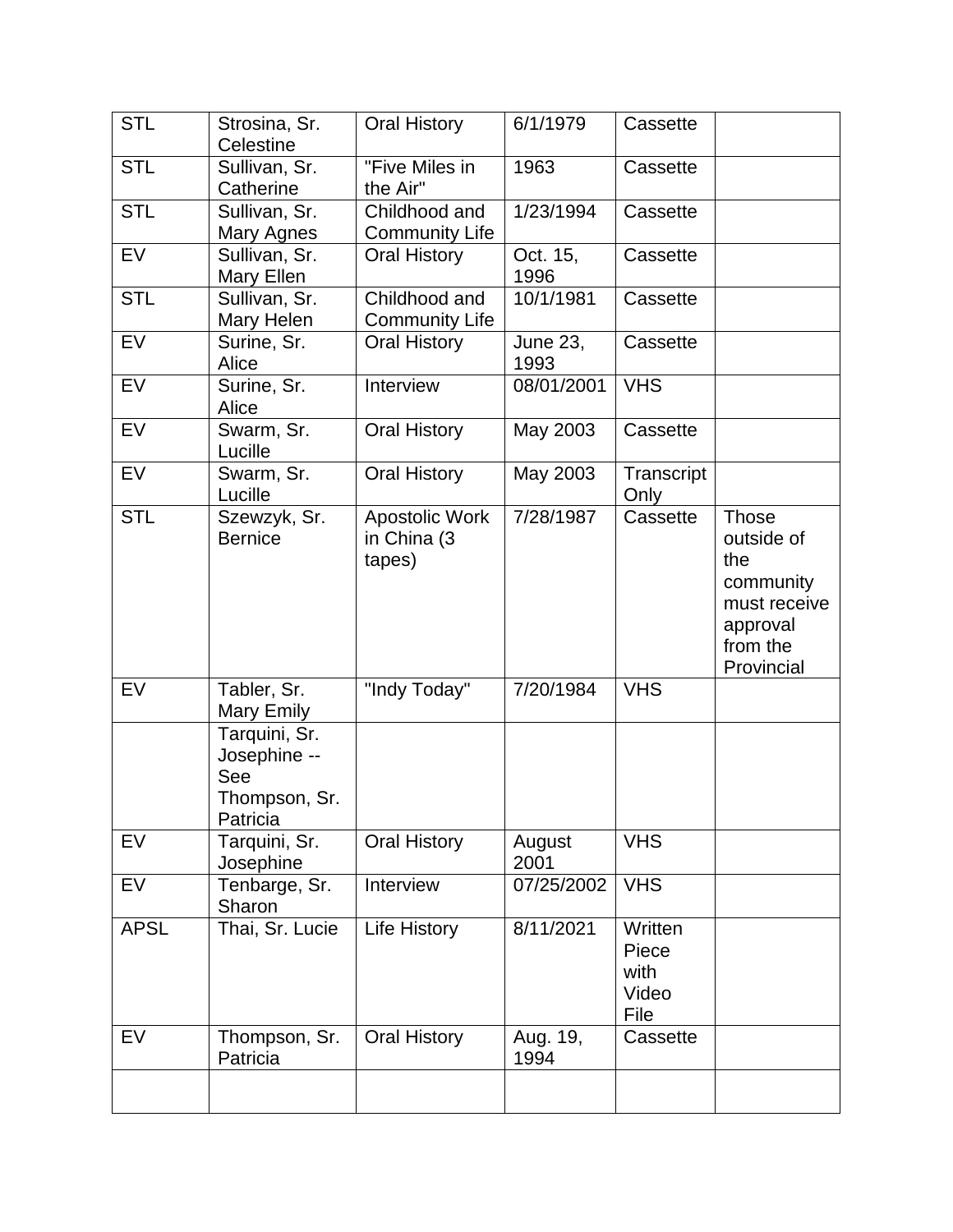| <b>EV</b>   | Thompson, Sr.<br>Patricia &         | <b>Oral History</b>                       | unknown    | Cassette       |            |
|-------------|-------------------------------------|-------------------------------------------|------------|----------------|------------|
|             | Tarquini, Sr.                       |                                           |            |                |            |
|             | Josephine                           |                                           |            |                |            |
| <b>APSL</b> | Thurlough, Sr.                      | <b>Oral History</b>                       | May 9,     | <b>Digital</b> |            |
|             | Mary                                |                                           | 2019       | File           |            |
| <b>APSL</b> | Tintea, Sr.                         | Oral History (2)                          | 05/22/2014 | <b>DVD</b>     |            |
|             | Mary John                           |                                           |            |                |            |
| <b>APSL</b> | Tonroe, Sr.                         | <b>Oral History</b>                       | 02/13/2020 | <b>Digital</b> |            |
|             | Elizabeth Ann                       |                                           |            | File           |            |
| EV          | Toomey, Sr.                         | <b>Oral History</b>                       | June 1,    | Cassette       |            |
|             | <b>Margaret Mary</b>                |                                           | 1979       |                |            |
| <b>STL</b>  | Tucker, Sr.                         | Childhood and                             | 7/3/1979   | Cassette       |            |
|             | <b>Blanche</b>                      | <b>Community Life</b>                     | 9/10/1982  |                |            |
| <b>STL</b>  | Valleroy, Sr.<br><b>Bonaventure</b> | Oral History (2<br>tapes)                 |            | Cassette       |            |
| EV          | Verhalen, Sr.                       | <b>Oral History</b>                       | January    | Cassette       |            |
|             | Cyrilla                             |                                           | 21, 1988   |                |            |
| <b>EV</b>   | Volkmann, Sr.                       | <b>Oral History</b>                       | circa 1995 | Cassette       |            |
|             | <b>Frances Ann</b>                  |                                           |            |                |            |
| <b>APSL</b> | Walsh, Sr. Julia                    | <b>Oral History</b>                       | 3/28/2015  | <b>Digital</b> |            |
|             |                                     |                                           |            | File           |            |
| <b>STL</b>  | Walz, Sr.                           |                                           | 1998       | <b>VHS</b>     |            |
|             | Vincent                             |                                           |            |                |            |
| EM          | Waters, Sr.                         | <b>Oral History</b>                       | 8/24/2005  | Cassette       |            |
|             | Joan Marie                          |                                           |            |                |            |
| <b>STL</b>  | Weir, Sr. Joan                      | Childhood and                             | 6/1/1994   | Cassette       |            |
| <b>STL</b>  |                                     | <b>Community Life</b><br>Childhood and    | 7/29/1997  |                |            |
|             | Welker, Sr.<br>Veronica             |                                           |            | Cassette       |            |
| <b>APSL</b> | Whatley, Sr.                        | <b>Community Life</b><br>Oral History (2) | 1/6/2014   | <b>DVD</b>     |            |
|             | Alicia                              |                                           |            |                |            |
| AL          | Wheeler, Sr.                        | <b>Oral History</b>                       | 6/28/2005  | Transcript     |            |
|             | Elaine                              |                                           |            | Only           |            |
| AL          | Wheeler, Sr.                        | <b>Oral History</b>                       | 9/25/2005  | Transcript     |            |
|             | Jean Marie                          |                                           |            | Only           |            |
| <b>APSL</b> | Wheeler, Sr.                        | A Life Fulfilled                          | c. 2012    | <b>DVD</b>     |            |
|             | Jean Marie                          |                                           |            |                |            |
| <b>AL</b>   | Wheeler, Sr.                        | <b>Oral History</b>                       | 11/10/2003 | Transcript     |            |
|             | Madeleine                           |                                           |            | Only           |            |
| <b>APSL</b> | White, Sr.                          | <b>Oral History</b>                       | 3/1/2021   | Digital        | Access to  |
|             | Dinah                               |                                           |            | File           | Transcript |
| EV          | Wills, Sr.                          | <b>Oral History</b>                       | July 7,    | Cassette       | Only       |
|             | Charlita                            |                                           | 2009       |                |            |